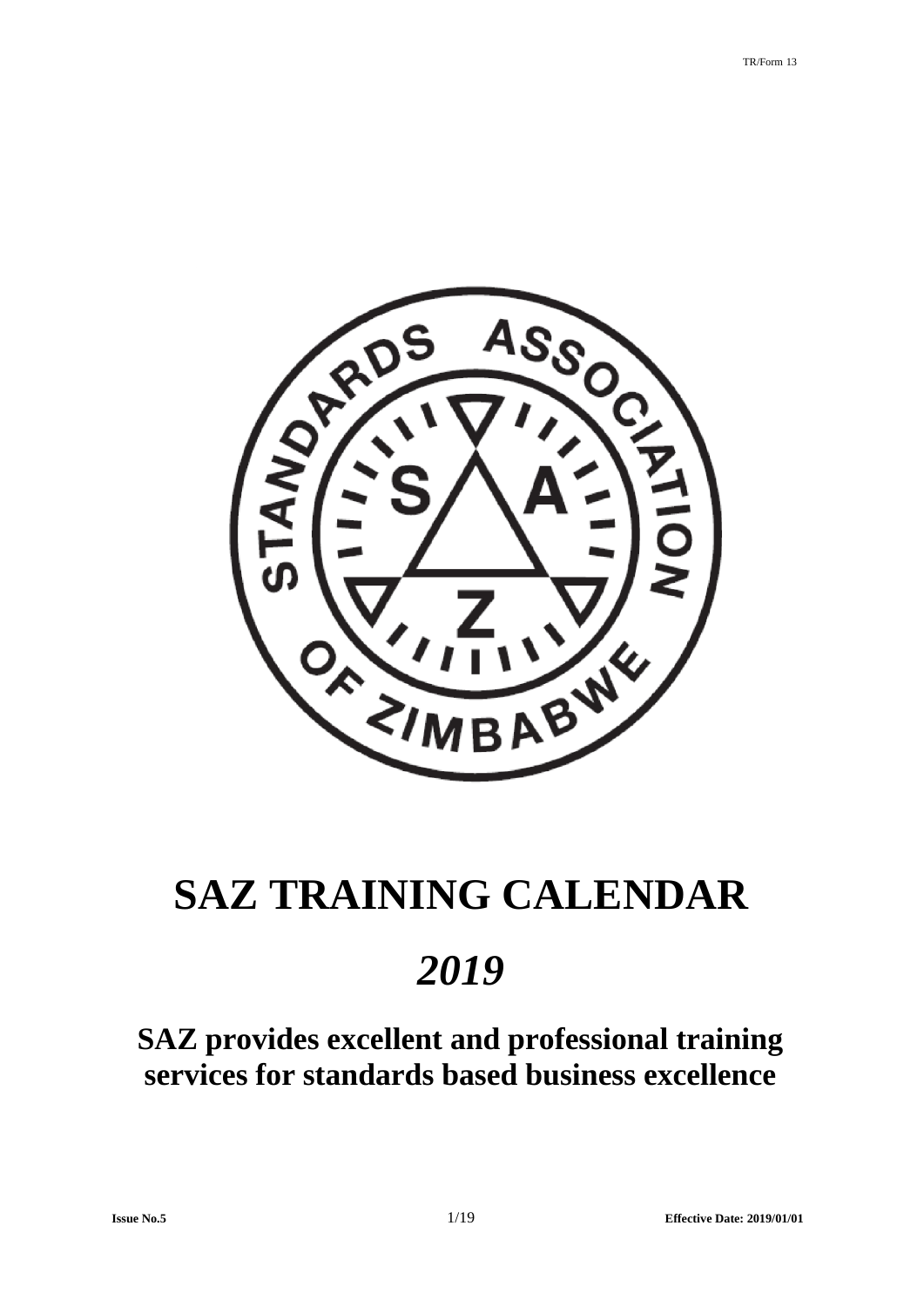# **FOREWORD**

The SAZ Training Division offers standard based courses to enable organizations to develop and implement standards into specific operations as part of organizational strategies to achieve business excellence. These courses are well researched and relevant and promote an understanding of standards requirements and implementation**.** 

SAZ has an excellent team of competent trainers with the requisite qualifications, skills and knowledge to deliver the courses.

The courses can be tailor –made to suit your organization's specific requirements and presented at your premises by arrangement. These courses are also offered to neighbouring SADC countries.

In 2019 SAZ is running a number of new courses to keep pace with stakeholder demands.

# **Registration**

# **Course requirements**

Candidates should meet the requisite course requirements set for each course and produce evidence of such upon registration

# **Fees**

All course fees are charged per person.

# **Payment**

Course fee are payable in full and in advance.

# **Travelling and accommodation**

Participants should make their own travelling and accommodation arrangements.

# **Course presentation**

Courses will be presented in English only. Special needs will however be considered especially in cases where in-houses courses are presented. A variety of training methods and techniques are used and these include lectures, videos, assignments, manuals and exercises. Group participation is encouraged throughout, as it enhances the learning experience.

# **In-house presentation courses**

All SAZ courses can be presented in-house, i.e. SAZ trainer(s) will be sent to present the training at your organization. These training courses can be tailor-made to suit the client's requirements.

NOTE: In-house courses will be presented to a minimum of 12 and a maximum of 20 participants per session. The organization will provide a suitable training room with all necessary training equipment including the projector, flip charts, markers as well as a suitable point/screen for projection.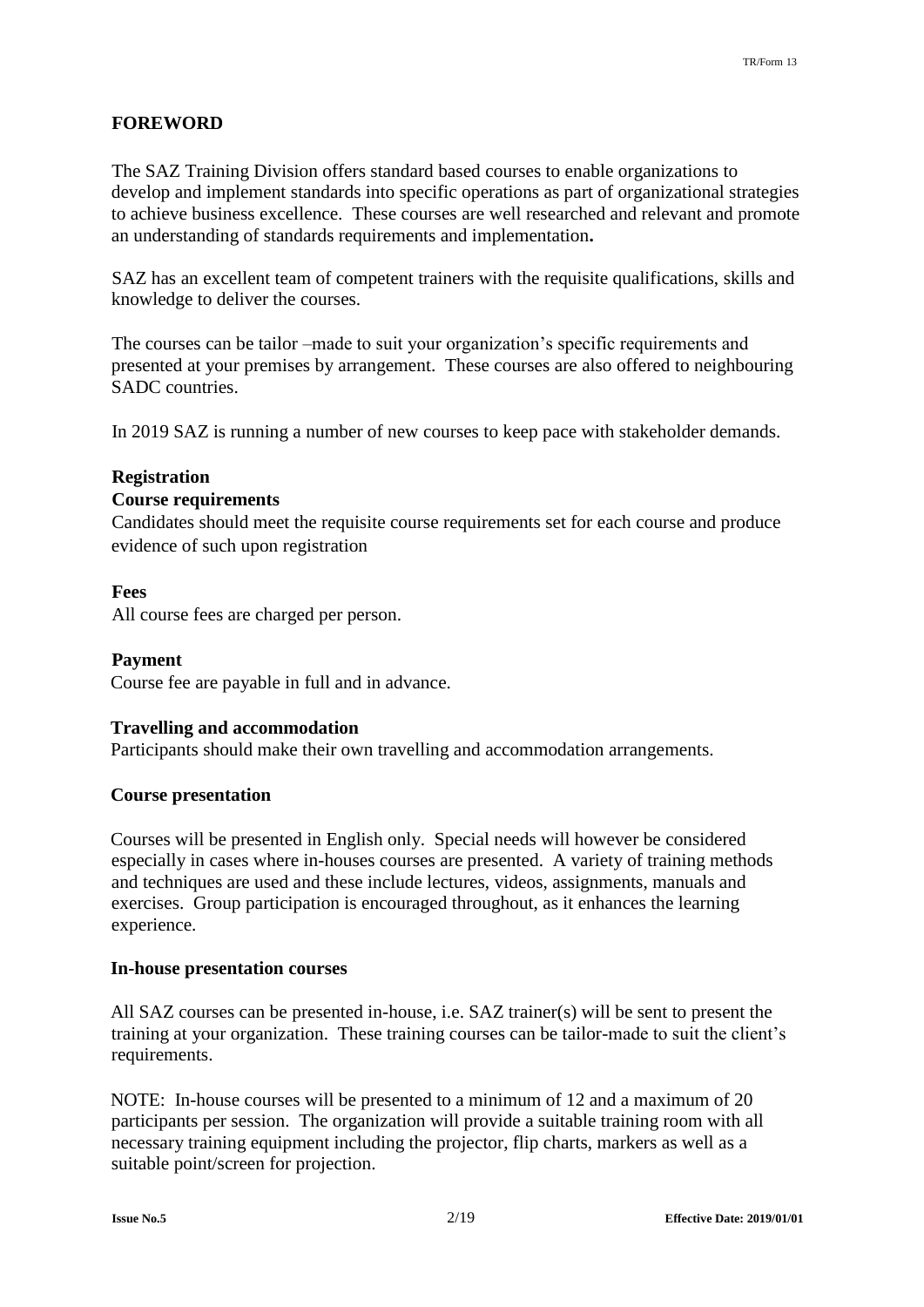| <b>Course Title</b>                                                                                                                            | <b>Course Outline</b>                                                                                                                                                                                                                                                                                                                                                                                                                                                                                                                                                                                          | <b>Course Dates</b> | <b>Deadline</b><br>for |
|------------------------------------------------------------------------------------------------------------------------------------------------|----------------------------------------------------------------------------------------------------------------------------------------------------------------------------------------------------------------------------------------------------------------------------------------------------------------------------------------------------------------------------------------------------------------------------------------------------------------------------------------------------------------------------------------------------------------------------------------------------------------|---------------------|------------------------|
|                                                                                                                                                |                                                                                                                                                                                                                                                                                                                                                                                                                                                                                                                                                                                                                |                     | registration           |
| ZWS ISO<br>9001:2015 Quality<br><b>Management</b><br><b>Systems</b><br><b>Awareness</b>                                                        | • History and development of quality standards<br>The ISO 9000 family of standards<br>Features, clauses and requirements of ISO 9001:2015<br>Implementing ISO 9001:2015 QMS in your organization<br>$\bullet$<br>· ISO 9001:2015 system certification/registration by SAZ                                                                                                                                                                                                                                                                                                                                      | 2019/01/18          | 2019/01/16             |
| ZWS ISO<br>9001:2015 QMS<br><b>Internal Auditing</b>                                                                                           | Principles and concepts of quality control, assurance and management<br>systems<br>Analysis and interpretation of requirements<br>Quality system documentation<br>Auditing phases, exercises and audit team roles<br>Auditor characteristics and selection<br>ZWS ISO 19011:2018 - Guidelines for auditing management systems<br>Examination                                                                                                                                                                                                                                                                   | 2019/01/22-25       | 2019/01/17             |
| ISO 45001:2018<br>Occupational<br><b>Health &amp; Safety</b><br><b>Management</b><br><b>System</b><br><b>Development</b> and<br>Implementation | What is an Occupational Health and Safety Management System (OHSMS)<br>$\bullet$<br>Why an OH&S MS is important to an organization and its benefits<br>The background of ISO 45001 and its intended outcome<br>The terms and definitions used<br>The key concepts and structure of ISO 45001<br>The main requirements of ISO 45001<br>A typical framework for implementing ISO 45001 following the PDCA cycle<br>Key concepts and requirements of ISO 45001 from an implementation<br>perspective<br>The benefits specific to an organization in relation to implementing an<br>effective OHSMS<br>Examination | 2019/02/05-08       | 2019/02/01             |
| ZWS ISO<br>9001:2015 Quality<br><b>Management</b><br><b>Systems</b><br><b>Development</b> and<br>Implementation                                | • Understanding quality concept, the purpose and rational for a QMS<br>• The PDCA cycle<br>• The benefits of a quality management systems<br>• The quality management principles and their application in organizations<br>• Quality management systems process approach<br>• The four-tie quality management system documentation model<br>• Implementation of ISO 9001 standard requirements<br>• Application and interpretation of quality management principles and<br>requirements<br>• Examination                                                                                                       | 2019/02/11-15       | 2019/02/07             |
| <b>Root Cause</b><br>Analysis (RCA)                                                                                                            | • Introduction to RCA<br>• Definitions<br>• Benefits of RCA<br>• Practical guide to carrying out an RCA<br>• RCA Tools and Techniques<br>· Fishbone/ Ishikawa Diagram<br>• 5 Why's technique<br>• Examination                                                                                                                                                                                                                                                                                                                                                                                                  | 2019/02/14-15       | 2019/02/11             |
| ZWS ISO<br>9001:2015 Quality<br><b>Management</b><br><b>Systems</b><br><b>Awareness</b>                                                        | • History and development of quality standards<br>The ISO 9000 family of standards<br>Features, clauses and requirements of ISO 9001:2015<br>Implementing ISO 9001:2015 QMS in your organization<br>· ISO 9001:2015 system certification/registration by SAZ                                                                                                                                                                                                                                                                                                                                                   | 201/02/22           | 2019/02/20             |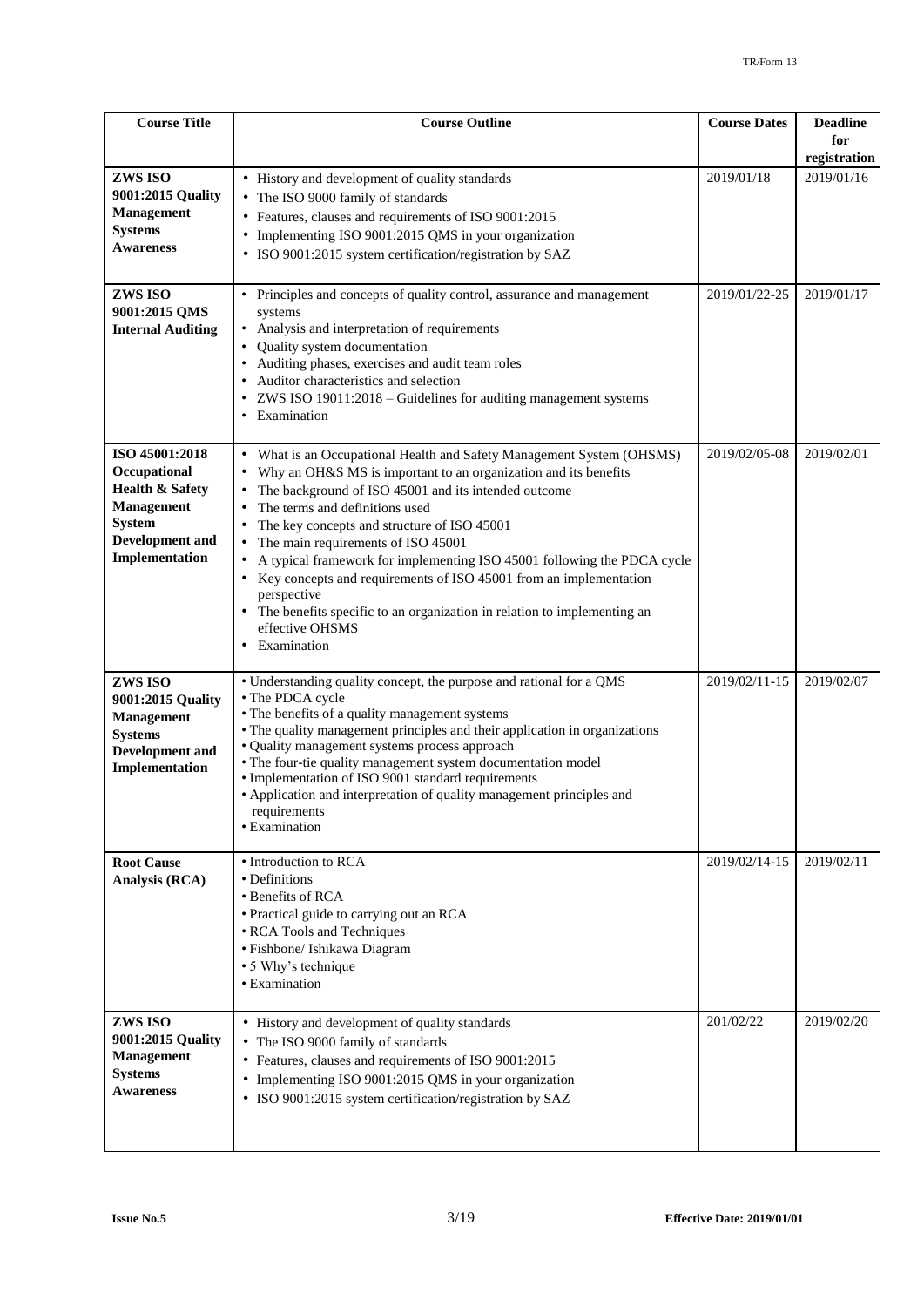| <b>Course Title</b>                                                                                                                      | • Course Outline                                                                                                                                                                                                                                                                                                                                                                                                                                                                                                                                                                                                                                                                                                                 | <b>Course Dates</b> | <b>Deadline</b> for<br>registration |
|------------------------------------------------------------------------------------------------------------------------------------------|----------------------------------------------------------------------------------------------------------------------------------------------------------------------------------------------------------------------------------------------------------------------------------------------------------------------------------------------------------------------------------------------------------------------------------------------------------------------------------------------------------------------------------------------------------------------------------------------------------------------------------------------------------------------------------------------------------------------------------|---------------------|-------------------------------------|
| <b>ZWS 806</b><br><b>Hazardous Waste</b><br><b>Management</b>                                                                            | • Characterization of hazardous waste<br>• Management of specific waste types<br>• Waste minimization procedures<br>• Environmental audits<br>Hazardous waste identification<br>• Hazardous substance segregation<br>• Hazardous waste handling and documentation<br>• Legislation and compliance<br>• Risk assessment and control and cleaner production<br>Cleaner production<br>Disposal<br>Examination                                                                                                                                                                                                                                                                                                                       | 2019/03/06-08       | 2019/03/04                          |
| ZWS ISO<br>9001:2015 QMS<br><b>Internal Auditing</b>                                                                                     | • Principles and concepts of quality control, assurance and management<br>systems<br>• Analysis and interpretation of requirements<br>Quality system documentation<br>• Auditing phases, exercises and audit team roles<br>• Auditor characteristics and selection<br>• ZWS ISO 19011:2018 - Guidelines for auditing management systems<br>• Examination                                                                                                                                                                                                                                                                                                                                                                         | 2019/02/25-28       | 2019/02/20                          |
| ISO 45001:2018<br>Occupational<br><b>Health and</b><br><b>Safety</b><br><b>Management</b><br><b>Systems</b><br><b>Transition</b>         | • New and revised terms and definitions applicable to ISO 45001<br>• New requirements relating to Context, Leadership, Planning, Support and<br>Operation<br>The main differences between OHSAS 18001 and ISO 45001<br>• How to effectively apply the ISO 45001 changes to an existing OH&S<br>management system<br>• Understand the new High-Level Structure of ISO 45001 and learn how to<br>apply it to an existing OHSMS management systems<br>• Transition arrangements                                                                                                                                                                                                                                                     | 2019/03/07-08       | 2019/03/05                          |
| <b>Basic Food</b><br>Hygiene-<br>Hazard<br>Analysis and<br><b>Critical Control</b><br>Point (HACCP)<br>Development and<br>Implementation | • Hazard Analyses Critical Control Point (HACCP) Important definitions<br>• HACCP Origins and Benefits<br>• Food Safety Hazard Categories and their sources<br>• Food hygiene, Sanitation and Control of Food Safety Hazards<br>• HACCP principles and their Application<br>• Principles underpinning the HACCP system<br>Application of the HACCP principles<br>٠<br>• Use of HACCP principles in food business operation to control potential food<br>hazards<br>• ZWS 749 - Implementation and management of a hazard analysis and<br>critical control point<br>Implementation of HACCP system and the Certification process<br>• Introduction to Hazard Analysis and Risk-Based Preventive Control<br>(HARPC)<br>Examination | 2019/03/12-15       | 2019/03/08                          |
| ZWS ISO<br>22000:2018<br><b>Transition</b>                                                                                               | • History of ZWS ISO 22000<br>• Difference between ZWS ISO 22000:2005 vs ZWS ISO 22000:2018<br>• Annex SL and how it impacts ISO 22000<br>• Highlights of ZWS ISO 22000:2018 additional requirements<br>Detailed review of ZWS ISO 22000:2018 sections with detailed explanations<br>Implementation and transition to ZWS ISO 22000:2018<br>$\bullet$                                                                                                                                                                                                                                                                                                                                                                            | 2019/03/14-15       | 2019/03/12                          |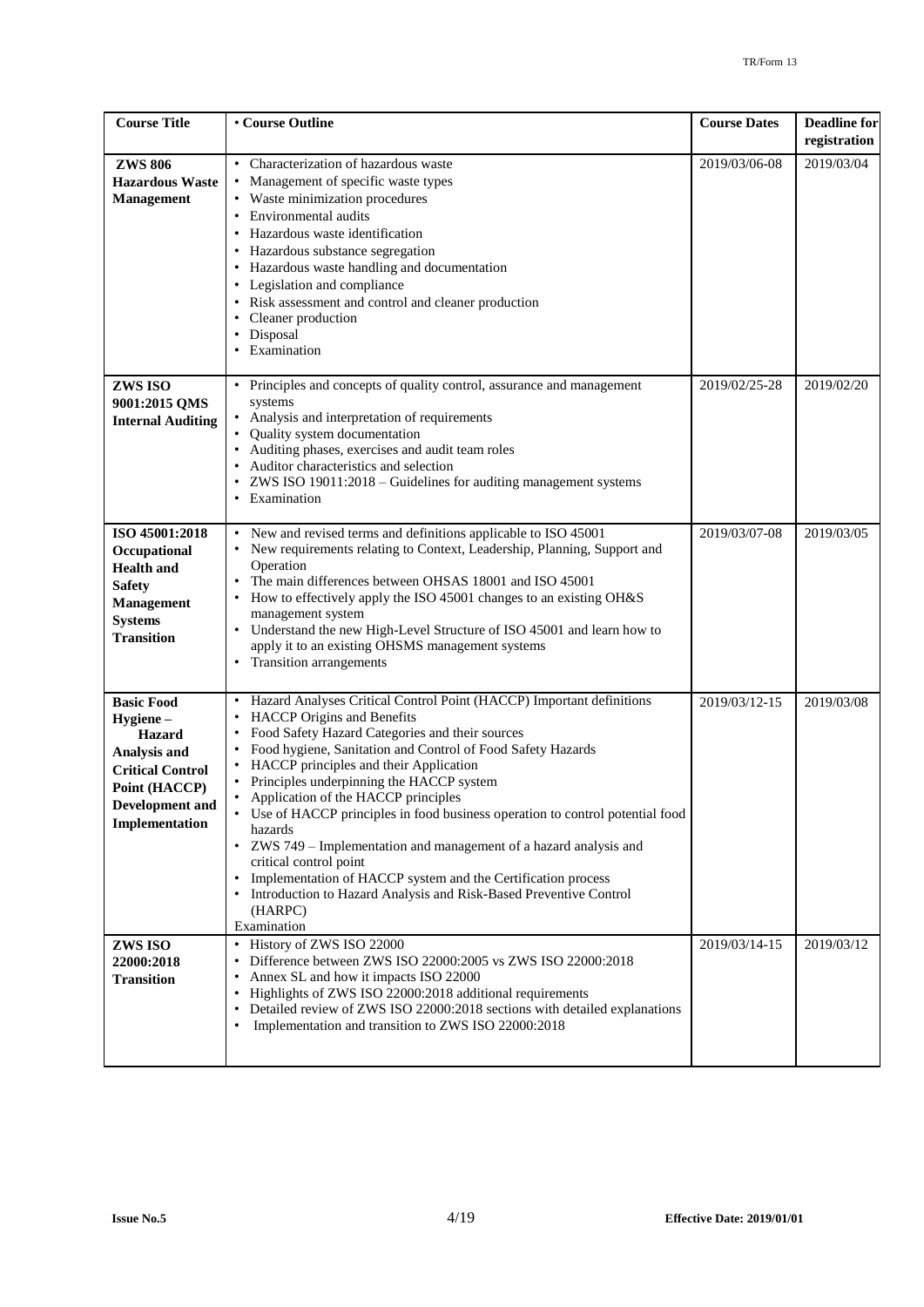| <b>Course Title</b>                                                                         | <b>Course Outline</b>                                                                                                                                                                                                                                                                                                                                                                                                                                                                                                                                                                                                                                                                                                                                                                                                                                                                                                                                                                                                                                                                                                                                                                          | <b>Course Dates</b>            | <b>Deadline for</b><br>registration |
|---------------------------------------------------------------------------------------------|------------------------------------------------------------------------------------------------------------------------------------------------------------------------------------------------------------------------------------------------------------------------------------------------------------------------------------------------------------------------------------------------------------------------------------------------------------------------------------------------------------------------------------------------------------------------------------------------------------------------------------------------------------------------------------------------------------------------------------------------------------------------------------------------------------------------------------------------------------------------------------------------------------------------------------------------------------------------------------------------------------------------------------------------------------------------------------------------------------------------------------------------------------------------------------------------|--------------------------------|-------------------------------------|
| ZWS ISO<br>9001:2015<br><b>Lead Auditor</b><br><b>Registered</b><br><b>Documentation</b>    | Purpose and benefits of auditing<br>The difference between 1st, 2nd, and 3rd party audits and other types of<br>audits<br>Interpretation of ZWS ISO 9001:2015 - Quality Management Systems as a<br>basis for audits<br>Seven Quality Management Principles<br>Preparing and planning for audits (audit schedules, audit plans, audit<br>checklist)<br>Performing audits, displaying appropriate lead auditor traits, such as using<br>effective questioning techniques and recording non-conformances<br>ZWS ISO 19011:2018 - Guidelines for auditing management systems<br>٠<br>ZWS ISO 17021 - Requirements<br>٠<br>The "Process Approach" to Auditing<br>Role of the Lead Auditor (Audit management)<br>$\bullet$<br>Report writing and follow-up on corrective actions<br>$\bullet$<br>• Auditing principles<br>Explaining the process of certification<br>• Examination<br>Entry requirements: Delegates should have attended at least a 4-days<br>Development and Implementation Training or a 4- days Internal Auditing on<br>ZWS ISO 9001:2015 Quality Management Systems (attach certified copy of<br>certificate).<br>• Purpose and benefits of QMS documentation in an organization | 2019/03/18-22<br>2019/03/20-22 | 2019/03/13<br>2019/03/18            |
| of Quality<br><b>Management</b><br><b>Systems according</b><br>to ISO 9001:2015             | • General QMS documentation requirements<br>• Specific QMS documentation requirements<br>• QMS Scope, Quality policy and Quality objectives<br>• Organizational process procedures<br>• Work instructions, records and other documents<br>• Development of QMS documentation<br>• QMS documentation management<br>• Pitfalls in QMS documentation<br>• Examination                                                                                                                                                                                                                                                                                                                                                                                                                                                                                                                                                                                                                                                                                                                                                                                                                             |                                |                                     |
| ISO 9001:2015<br><b>QMS</b> Internal<br><b>Auditing</b><br>$(SAZ -$<br>Bulawayo)<br>ZWS ISO | • Principles and concepts of quality control, assurance and management<br>systems<br>Analysis and interpretation of requirements<br>٠<br>Quality system documentation<br>Auditing phases, exercises and audit team roles<br>Auditor characteristics and selection<br>ZWS ISO 19011:2018 – Guidelines for auditing management systems<br>٠<br>• Examination<br>History and development of quality standards<br>٠                                                                                                                                                                                                                                                                                                                                                                                                                                                                                                                                                                                                                                                                                                                                                                                | 2019/03/19-22<br>201/03/22     | 2019/03/14<br>2019/03/19            |
| 9001:2015<br><b>Quality</b><br><b>Management</b><br><b>Systems Awareness</b>                | The ISO 9000 family of standards<br>٠<br>Features, clauses and requirements of ISO 9001:2015<br>Implementing ISO 9001:2015 QMS in your organization<br>$\bullet$<br>ISO 9001:2015 system certification/registration by SAZ<br>$\bullet$                                                                                                                                                                                                                                                                                                                                                                                                                                                                                                                                                                                                                                                                                                                                                                                                                                                                                                                                                        |                                |                                     |
| ISO 31000:2018<br><b>Risk Management</b>                                                    | Describe the fundamentals of risk management<br>٠<br>Explain the fundamentals of a risk management system<br>٠<br>Describe the relevance and context of ISO 31000:2018<br>Outline the structure and purpose of ISO 31000:2018<br>٠<br>Elaborate on the key principles of ISO 31000:2018<br>٠<br>Identify key aspects and interrelationships of a risk management<br>with the organization's management system<br>framework<br>Describe the risk management process<br>٠<br>• Outline a process for implementation of a risk management framework<br>• Examination                                                                                                                                                                                                                                                                                                                                                                                                                                                                                                                                                                                                                              | 2019/03/25-27                  | 2019/03/20                          |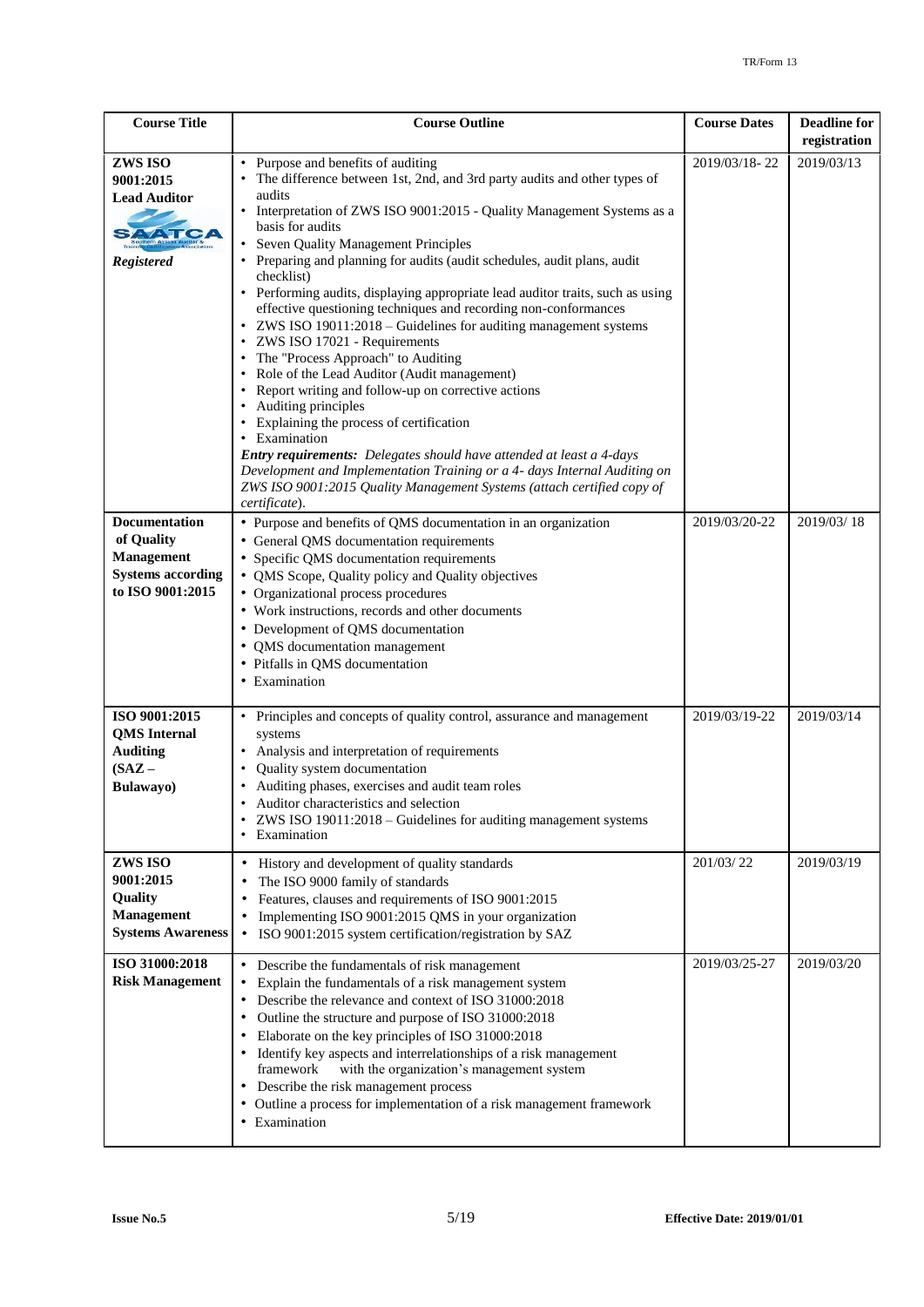| <b>Course Title</b>                                                                                                                                                                         | <b>Course Outline</b>                                                                                                                                                                                                                                                                                                                                                                                                                                                                                                                                                                                                                                                                                                                                                                                                                                                        | <b>Course Dates</b> | <b>Deadline for</b><br>registration |
|---------------------------------------------------------------------------------------------------------------------------------------------------------------------------------------------|------------------------------------------------------------------------------------------------------------------------------------------------------------------------------------------------------------------------------------------------------------------------------------------------------------------------------------------------------------------------------------------------------------------------------------------------------------------------------------------------------------------------------------------------------------------------------------------------------------------------------------------------------------------------------------------------------------------------------------------------------------------------------------------------------------------------------------------------------------------------------|---------------------|-------------------------------------|
| ZWS ISO<br>9001:2015<br>Quality<br><b>Management</b><br><b>Systems</b><br><b>Development</b> and<br>Implementation                                                                          | • Understanding quality concept, the purpose and rational for a QMS<br>• The PDCA cycle<br>• The benefits of a quality management systems<br>• The quality management principles and their application in organizations<br>Quality management systems process approach<br>• The four-tie quality management system documentation model<br>• Implementation of ISO 9001 standard requirements<br>• Application and interpretation of quality management principles and<br>requirements<br>• Examination                                                                                                                                                                                                                                                                                                                                                                       | 2019/03/26-29       | 2019/03/22                          |
| ZWS ISO<br>26000<br><b>Guidance on</b><br><b>Social</b><br><b>Responsibility</b>                                                                                                            | • Objectives and expectations<br>• Introduction to sustainable development and social responsibility<br>• Corporate social responsibility and social responsibility – the difference<br>• Overview of ISO 26000 development process<br>• Overview of contents of ISO 26000 (clause by clause)<br>Situation analysis on Zimbabwe's perspective on social responsibility<br>٠<br>• Case studies<br>• Participants design their own organization social responsibility<br>programme and the implementation plan                                                                                                                                                                                                                                                                                                                                                                 | 2019/03/28-29       | 2019/03/22                          |
| ZWS ISO<br>14001<br><b>Environmental</b><br><b>Management</b><br><b>System</b><br>development and<br>implementation                                                                         | • Background to environmental Management Systems.<br>• Overview of the ISO 14001:2015 Standard.<br>• Environmental Management System Model (Plan - Do-Check- Act).<br>• An overview of environmental risks or opportunities to organizations<br>• Introduction to environmental legislation and global environmental<br>concerns<br>• Identification of environmental aspects and impacts<br>• Requirements, interpretation and intent of the standard<br>• Formulating the basis for the implementation and improvement of ISO<br>14001<br>• Examination                                                                                                                                                                                                                                                                                                                    | 2019/04/02-05       | 2019/03/27                          |
| ZWS ISO<br>22000:2018<br><b>Food Safety</b><br><b>Management</b><br><b>Systems</b><br><b>Development</b> and<br>Implementation<br><i>(including FSSC</i><br>22000 Ver. 4.1<br>Requirements) | Food safety Management system important Definitions<br>ZWS ISO 22000:2018 Food Safety Management System Requirements<br>ZWS ISO /TS 22002: Technical Specification Prerequisite programmes on<br>Food Safety<br>FSSC 22000 Ver. 4.1 Requirements<br>Overview of Quality Management Systems<br>$\bullet$<br><b>Quality Management principles</b><br>$\bullet$<br>• Food safety Key elements<br>The food regulatory system in Zimbabwe and food standards<br>HACCP Origins and Benefits<br>Food Safety Hazard Categories and their sources<br>$\bullet$<br>Food hygiene, Sanitation and Control of Food Safety Hazards<br>$\bullet$<br>HACCP principles and their Application<br>Food safety Team, Team Leader, Team members and their Roles<br>$\bullet$<br>Implementing a Food Safety System Certification and the Certification<br>$\bullet$<br>process<br>Examination<br>٠ | 2019/04/09-12       | 2019/04/04                          |
| <b>ZWS ISO 14001</b><br><b>Environmental</b><br><b>Management</b><br><b>Systems Internal</b><br><b>Auditing</b>                                                                             | • ISO 14001:2015 Requirements<br>• Overview of ISO 14001:2015 elements<br>• Auditing ISO 14001:2015 elements<br>• Principles of life cycle assessment and Environmental risk/aspect based<br>auditing.<br>• Generic Management Systems Auditing<br>• Auditing ISO 14001:2015 clauses - what auditors should look for?<br>• Examination                                                                                                                                                                                                                                                                                                                                                                                                                                                                                                                                       | 2019/04/24-26       | 2019/04/17                          |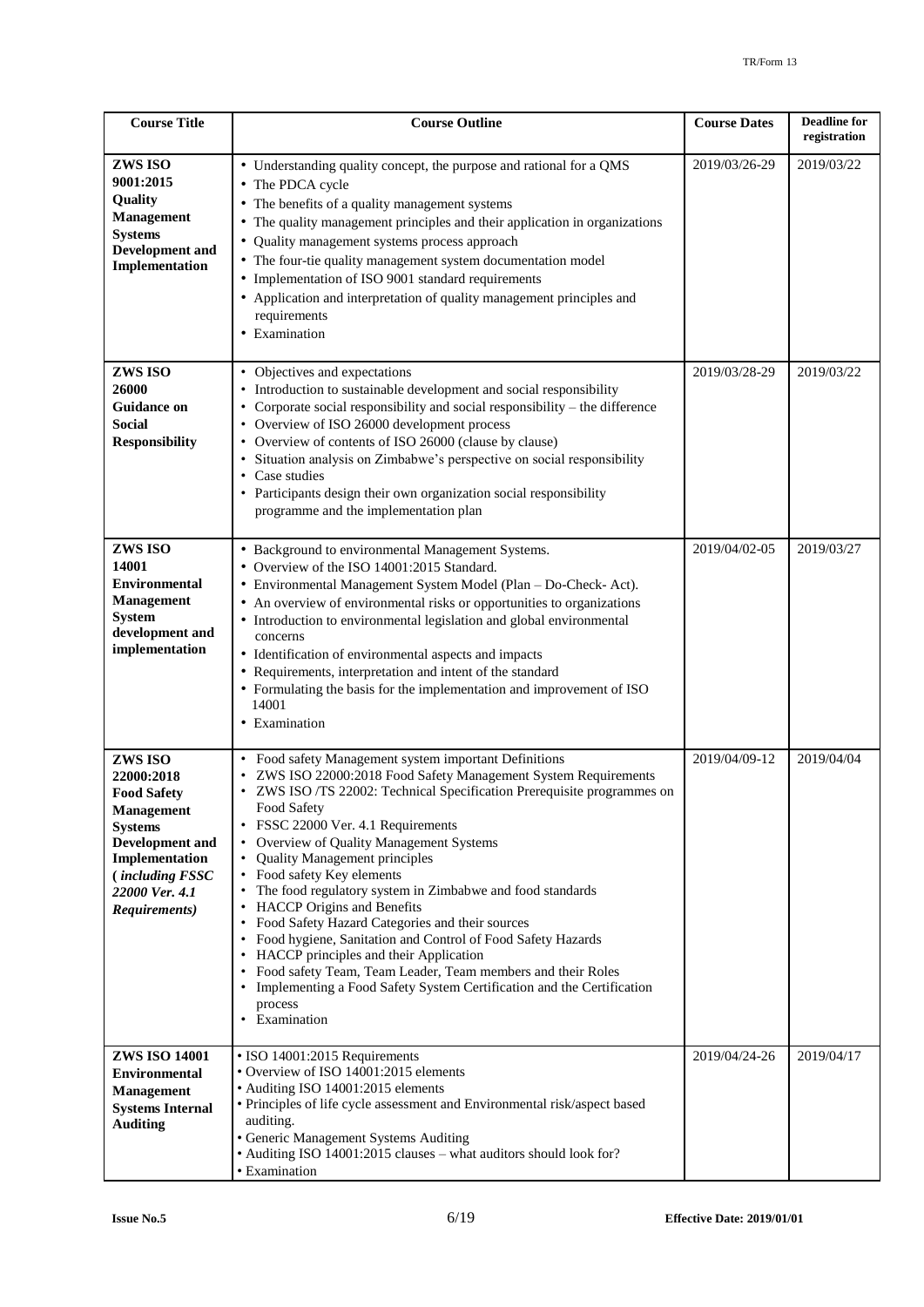| <b>Course Title</b>                                                                                                                            | <b>Course Outline</b>                                                                                                                                                                                                                                                                                                                                                                                                                                                                                                                                                                                                                                 | <b>Course Dates</b> | <b>Deadline for</b><br>registration |
|------------------------------------------------------------------------------------------------------------------------------------------------|-------------------------------------------------------------------------------------------------------------------------------------------------------------------------------------------------------------------------------------------------------------------------------------------------------------------------------------------------------------------------------------------------------------------------------------------------------------------------------------------------------------------------------------------------------------------------------------------------------------------------------------------------------|---------------------|-------------------------------------|
| Occupational<br><b>Health and</b><br><b>Safety Legal</b><br><b>Requirements for</b><br>Zimbabwe<br><b>Industries</b>                           | • The National OHS Policy 2014 overview<br>• The Law as a tool to prevent work place injuries and illnesses (SI 68 of<br>1990)<br>• The law and Occupational incident handling (SI 68 of 1990, RGN 263 of<br>1976, SI 109 of 1990)<br>• Factories and Works Act and Regulations Overview<br>• Introduction to Mining Safety and Health Law<br>• Risk specific legal requirements                                                                                                                                                                                                                                                                      | 2019/04/24-26       | 2019/04/17                          |
| ZWS ISO<br>9001:2015<br><b>QMS</b> Internal<br><b>Auditing</b>                                                                                 | Principles and concepts of quality control, assurance and management<br>systems<br>Analysis and interpretation of requirements<br>Quality system documentation<br>$\bullet$<br>Auditing phases, exercises and audit team roles<br>Auditor characteristics and selection<br>ZWS ISO 19011:2018 - Guidelines for auditing management systems<br>Examination<br>$\bullet$                                                                                                                                                                                                                                                                                | 2019/04/24-27       | 2019/04/20                          |
| <b>Root Cause</b><br>Analysis (RCA)                                                                                                            | • Introduction to RCA<br>• Definitions<br>• Benefits of RCA<br>• Practical guide to carrying out an RCA<br>• RCA Tools and Techniques<br>· Fishbone/ Ishikawa Diagram<br>• 5 Why's technique                                                                                                                                                                                                                                                                                                                                                                                                                                                          | 2019/04/29-30       | 2019/04/25                          |
| ISO 45001:2018<br>Occupational<br>Health &<br><b>Safety</b><br><b>Management</b><br><b>Systems</b><br><b>Development</b> and<br>Implementation | • What is an Occupational Health and Safety Management System<br>(OHSMS)<br>Why an OH&S MS is important to an organization and its benefits<br>The background of ISO 45001 and its intended outcome<br>The terms and definitions used<br>$\bullet$<br>The key concepts and structure of ISO 45001<br>The main requirements of ISO 45001<br>$\bullet$<br>A typical framework for implementing ISO 45001 following the PDCA<br>$\bullet$<br>cycle<br>Key concepts and requirements of ISO 45001 from an implementation<br>perspective<br>The benefits specific to an organization in relation to implementing an<br>effective OHSMS<br>Examination<br>٠ | 2019/05/06-10       | 2019/05/02                          |
| Quality<br><b>Assurance</b><br>Part 1<br>(In collaboration<br>with University of<br>Zimbabwe-<br><b>Business Studies</b><br>Department)        | Identify the function of quality assurance<br>$\bullet$<br>Identify elements of quality control<br>٠<br>Describe & explain the elements of quality control systems<br>State the functions of quality control<br>$\bullet$<br>Explain the relationship between quality and reliability; price and delivery<br>Explain the relationship between quality and other considerations<br>Explain the concept of feedback<br>Define terms relating to quality assurance and reliability<br>Examination                                                                                                                                                        | 2019/05/13-17       | 2019/05/09                          |
| ZWS ISO<br>9001:2015<br><b>Quality</b><br><b>Management</b><br><b>Systems</b><br><b>Development</b> and<br>Implementation                      | Understanding quality concept, the purpose and rational for a QMS<br>The PDCA cycle<br>$\bullet$<br>• The benefits of a quality management systems<br>The quality management principles and their application in organizations<br>$\bullet$<br>Quality management systems process approach<br>The four-tie quality management system documentation model<br>Implementation of ISO 9001 standard requirements<br>• Application and interpretation of quality management principles and<br>requirements<br>• Examination                                                                                                                                | 2019/05/14-17       | 2019/05/09                          |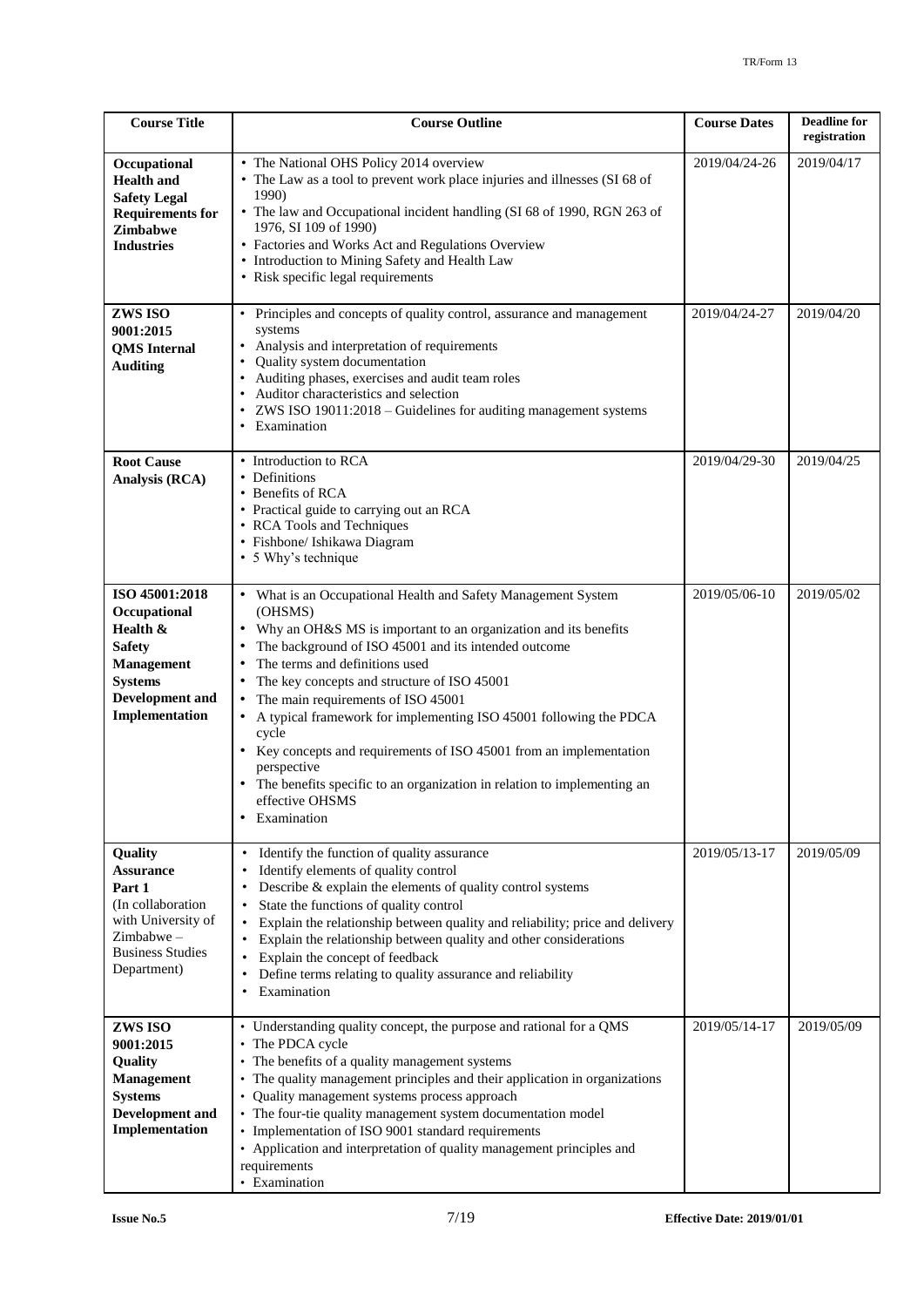| <b>Course Title</b>                                                                                                                            | <b>Course Outline</b>                                                                                                                                                                                                                                                                                                                                                                                                                                                                                                                                                                                                                                                                                                                      | <b>Course Dates</b> | <b>Deadline for</b><br>registration |
|------------------------------------------------------------------------------------------------------------------------------------------------|--------------------------------------------------------------------------------------------------------------------------------------------------------------------------------------------------------------------------------------------------------------------------------------------------------------------------------------------------------------------------------------------------------------------------------------------------------------------------------------------------------------------------------------------------------------------------------------------------------------------------------------------------------------------------------------------------------------------------------------------|---------------------|-------------------------------------|
| ZWS ISO<br>9001:2015<br><b>Quality</b><br><b>Management</b><br><b>Systems</b><br><b>Awareness</b>                                              | • History and development of quality standards<br>The ISO 9000 family of standards<br>Features, clauses and requirements of ISO 9001:2015<br>Implementing ISO 9001:2015 QMS in your organization<br>ISO 9001:2015 system certification/registration by SAZ                                                                                                                                                                                                                                                                                                                                                                                                                                                                                 | 201/05/17           | 2019/05/15                          |
| ZWS ISO<br>9001:2015 QMS<br><b>Internal</b><br><b>Auditing</b>                                                                                 | Principles and concepts of quality control, assurance and management<br>systems<br>Analysis and interpretation of requirements<br>Quality system documentation<br>$\bullet$<br>Auditing phases, exercises and audit team roles<br>Auditor characteristics and selection<br>ZWS ISO 19011:2018 - Guidelines for auditing management systems<br>$\bullet$<br>Examination<br>٠                                                                                                                                                                                                                                                                                                                                                                | 2019/05/21-24       | 2019/05/16                          |
| <b>Basic Food</b><br>Hygiene - Hazard<br>Analysis and<br><b>Critical Control</b><br>Point (HACCP)<br>Development and<br>Implementation         | Hazard Analyses Critical Control Point (HACCP) Important definitions<br>$\bullet$<br><b>HACCP</b> Origins and Benefits<br>$\bullet$<br>Food Safety Hazard Categories and their sources<br>Food hygiene, Sanitation and Control of Food Safety Hazards<br>HACCP principles and their Application<br>Principles underpinning the HACCP system<br>Application of the HACCP principles<br>Use of HACCP principles in food business operation to control potential<br>food hazards<br>ZWS 749 - Implementation and management of a hazard analysis and<br>critical control point<br>Implementation of HACCP system and the Certification process<br>Introduction to Hazard Analysis and Risk-Based Preventive Control<br>(HARPC)<br>Examination | 2019/05/28-31       | 2019/05/23                          |
| ISO 45001:2018<br>Occupational<br>Health &<br><b>Safety</b><br><b>Management</b><br><b>Systems</b><br><b>Development</b> and<br>Implementation | • What is an Occupational Health and Safety Management System<br>(OHSMS)<br>Why an OH&S MS is important to an organization and its benefits<br>The background of ISO 45001 and its intended outcome<br>$\bullet$<br>The terms and definitions used<br>٠<br>The key concepts and structure of ISO 45001<br>The main requirements of ISO 45001<br>A typical framework for implementing ISO 45001 following the PDCA<br>cycle<br>Key concepts and requirements of ISO 45001 from an implementation<br>perspective<br>The benefits specific to an organization in relation to implementing an<br>effective OHSMS<br>Examination                                                                                                                | 2019/05/06-10       | 2019/05/02                          |
| <b>ZWS ISO 14001</b><br><b>Environmental</b><br><b>Management</b><br><b>Systems Internal</b><br><b>Auditing</b>                                | · ISO 14001:2015 Requirements<br>• Overview of ISO 14001:2015 elements<br>• Auditing ISO 14001:2015 elements<br>• Principles of life cycle assessment and Environmental risk/aspect based<br>auditing.<br>• Generic Management Systems Auditing<br>• Auditing ISO 14001:2015 clauses - what auditors should look for?<br>• Examination                                                                                                                                                                                                                                                                                                                                                                                                     | 2019/06/04-07       | 2019/05/31                          |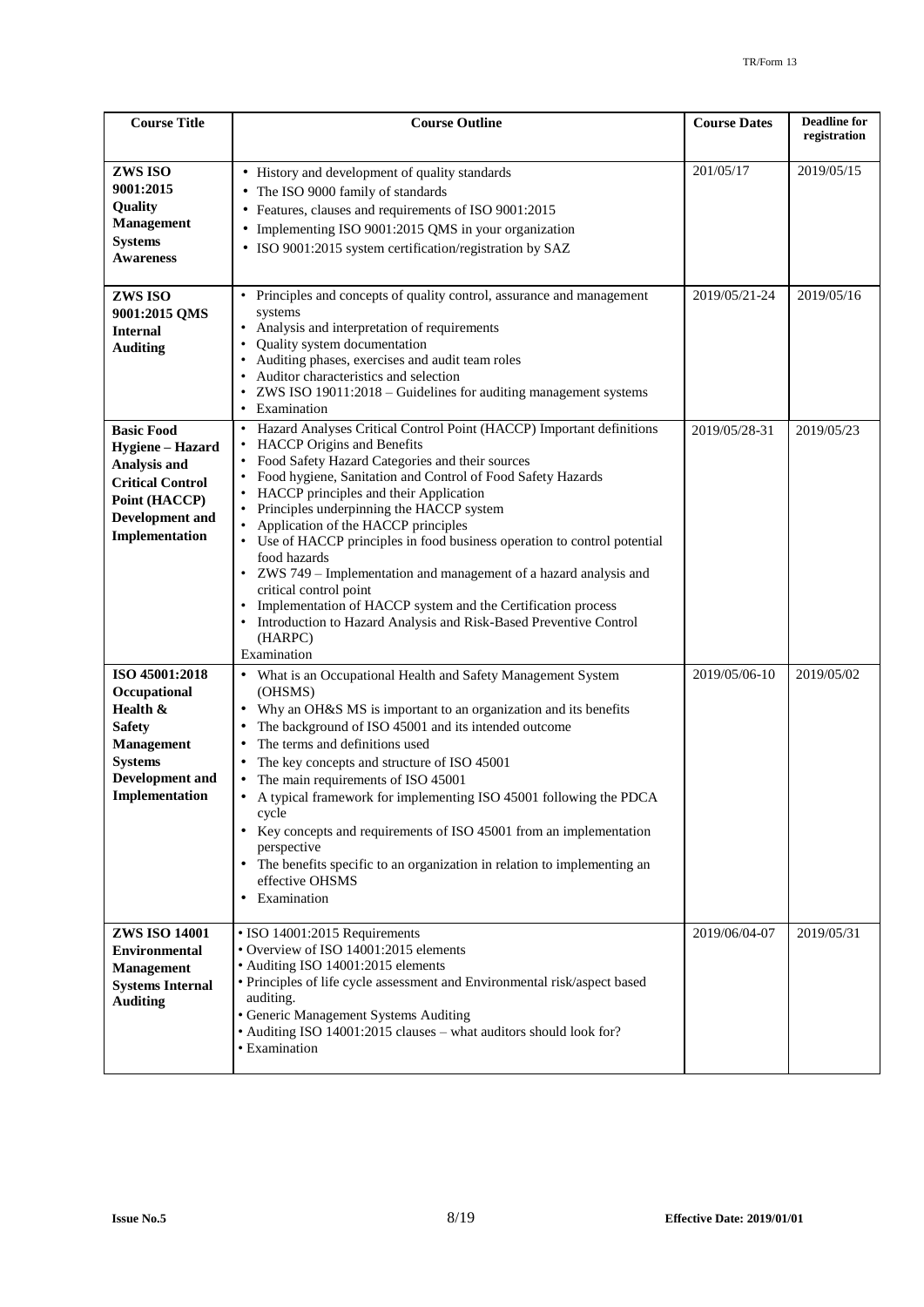| <b>Course Title</b>                                                                                                    | <b>Course Outline</b>                                                                                                                                                                                                                                                                                                                                                                                                                                                                                                                                                                                                                                                                                                                                                                                                                                                                                                                                                                                                                                                                                               | <b>Course Dates</b> | <b>Deadline for</b><br>registration |
|------------------------------------------------------------------------------------------------------------------------|---------------------------------------------------------------------------------------------------------------------------------------------------------------------------------------------------------------------------------------------------------------------------------------------------------------------------------------------------------------------------------------------------------------------------------------------------------------------------------------------------------------------------------------------------------------------------------------------------------------------------------------------------------------------------------------------------------------------------------------------------------------------------------------------------------------------------------------------------------------------------------------------------------------------------------------------------------------------------------------------------------------------------------------------------------------------------------------------------------------------|---------------------|-------------------------------------|
| ZWS ISO<br>9001:2015 QMS<br><b>Lead Auditor</b><br><b>Registered</b>                                                   | • Purpose and benefits of auditing<br>The difference between 1st, 2nd, and 3rd party audits and other types of<br>audits<br>• Interpretation of ZWS ISO 9001:2015 - Quality Management Systems as a<br>basis for audits<br>Seven Quality Management Principles<br>Preparing and planning for audits (audit schedules, audit plans, audit<br>checklist)<br>• Performing audits, displaying appropriate lead auditor traits, such as using<br>effective questioning techniques and recording non-conformances<br>• ZWS ISO 19011:2018 – Guidelines for auditing management systems<br>• ZWS ISO 17021 - Requirements<br>• The "Process Approach" to Auditing<br>Role of the Lead Auditor (Audit management)<br>Report writing and follow-up on corrective actions<br>• Auditing principles<br>• Explaining the process of certification<br>• Examination<br>Entry requirements: Delegates should have attended at least a 4-day<br>Development and Implementation Training or a 4- day Internal Auditing on<br>ZWS ISO 9001:2015 Quality Management Systems (attach certified copy of<br>certificate).<br>Examination | 2019/06/10-14       | 2019/06/04                          |
| ISO 45001:2018<br>Occupational<br><b>Health and Safety</b><br><b>Management</b><br><b>Systems</b><br><b>Transition</b> | New and revised terms and definitions applicable to ISO 45001<br>New requirements relating to Context, Leadership, Planning, Support and<br>Operation<br>The main differences between OHSAS 18001 and ISO 45001<br>How to effectively apply the ISO 45001 changes to an existing OH&S<br>management system<br>Understand the new High-Level Structure of ISO 45001 and learn how to<br>apply it to an existing OHSMS management systems<br>Transition arrangements                                                                                                                                                                                                                                                                                                                                                                                                                                                                                                                                                                                                                                                  | 2019/06/10-11       | 2018/06/06                          |
| <b>ZWS 806</b><br><b>Hazardous Waste</b><br><b>Management</b>                                                          | • Characterization of hazardous waste<br>• Management of specific waste types<br>• Waste minimization procedures<br>Environmental audits<br>Hazardous waste identification<br>Hazardous substance segregation<br>Hazardous waste handling and documentation<br>• Legislation and compliance<br>• Risk assessment and control and cleaner production<br>Cleaner production<br>Disposal<br>٠<br>Examination                                                                                                                                                                                                                                                                                                                                                                                                                                                                                                                                                                                                                                                                                                           | 2019/06/12-14       | 2019/06/10                          |
| <b>ZWS ISO 50001</b><br><b>Energy</b><br><b>Management</b><br><b>Systems (EnMS)</b>                                    | • Why ISO 50001 Energy Management Standard (EnMS)<br>• Business benefits<br>Basic principle and philosophy of EnMS<br>• ISO 50001 requirements<br>✓<br>Energy policy<br>Objectives, targets and action plans<br>✓<br>Energy planning<br>✓<br>Implementation and operation<br>✓<br>Auditing<br>✓<br>• Integration with other ISO standards<br>• Examination                                                                                                                                                                                                                                                                                                                                                                                                                                                                                                                                                                                                                                                                                                                                                          | 2019/06/19-21       | 2019/06/17                          |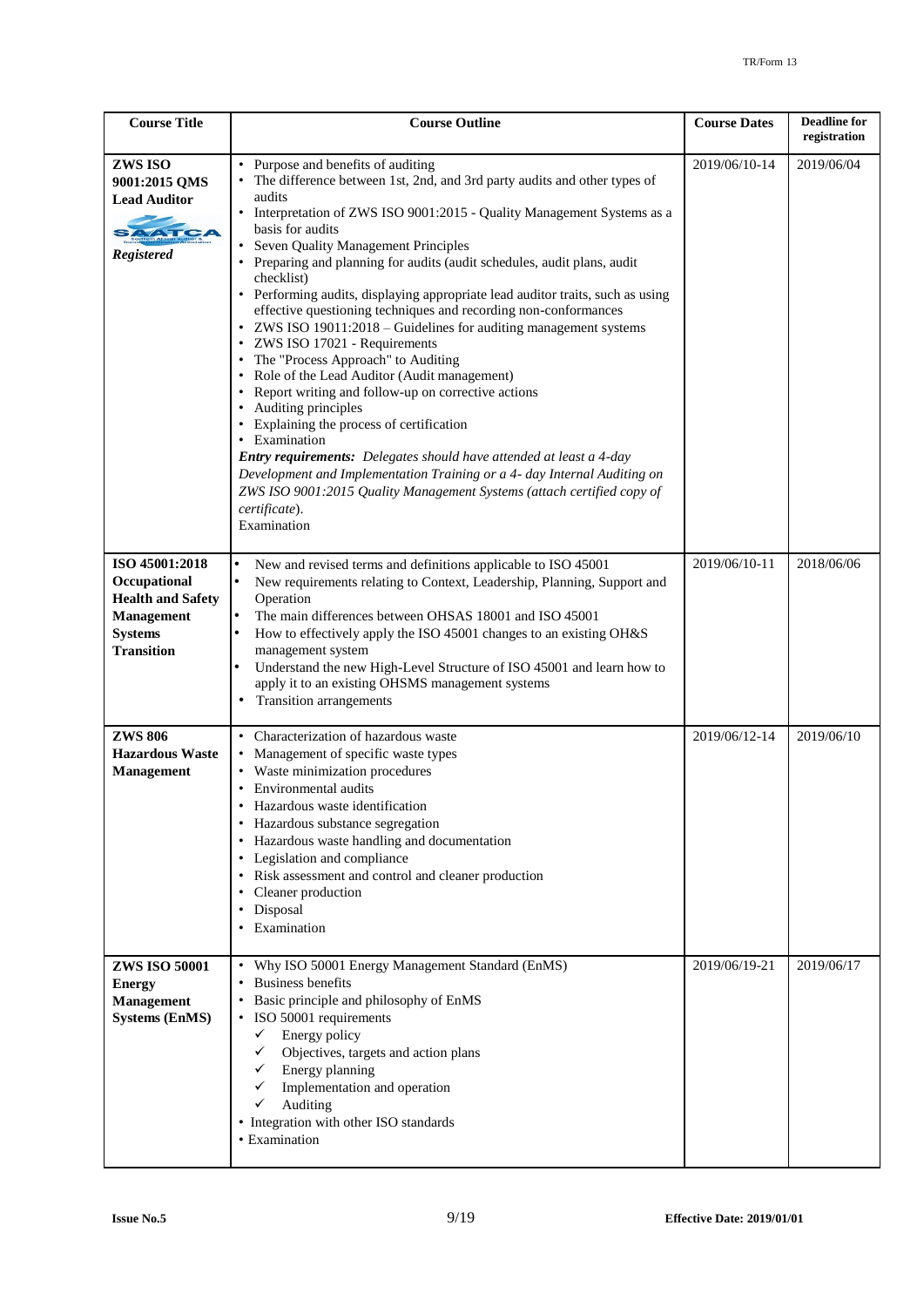| <b>Course Title</b>                                                                                                                                                                                                                             | <b>Course Outline</b>                                                                                                                                                                                                                                                                                                                                                                                                                                                                                                                                                                                                                                                                                                                                                                                                                                                                                                                                                                                                                                                                                                                                                                                                                                                              | <b>Course Dates</b> | <b>Deadline</b> for<br>registration |
|-------------------------------------------------------------------------------------------------------------------------------------------------------------------------------------------------------------------------------------------------|------------------------------------------------------------------------------------------------------------------------------------------------------------------------------------------------------------------------------------------------------------------------------------------------------------------------------------------------------------------------------------------------------------------------------------------------------------------------------------------------------------------------------------------------------------------------------------------------------------------------------------------------------------------------------------------------------------------------------------------------------------------------------------------------------------------------------------------------------------------------------------------------------------------------------------------------------------------------------------------------------------------------------------------------------------------------------------------------------------------------------------------------------------------------------------------------------------------------------------------------------------------------------------|---------------------|-------------------------------------|
| ZWS ISO<br>9001:2015 QMS<br><b>Internal</b><br><b>Auditing</b>                                                                                                                                                                                  | • Principles and concepts of quality control, assurance and management<br>systems<br>• Analysis and interpretation of requirements<br>Quality system documentation<br>Auditing phases, exercises and audit team roles<br>Auditor characteristics and selection<br>ZWS ISO 19011:2018 - Guidelines for auditing management systems<br>• Examination                                                                                                                                                                                                                                                                                                                                                                                                                                                                                                                                                                                                                                                                                                                                                                                                                                                                                                                                 | 2019/06/25-28       | 2019/06/20                          |
| <b>Documentation</b><br>of Quality<br><b>Management</b><br><b>Systems according</b><br>to ISO 9001:2015                                                                                                                                         | • Purpose and benefits of QMS documentation in an organization<br>• General QMS documentation requirements<br>• Specific QMS documentation requirements<br>QMS Scope, Quality policy and Quality objectives<br>• Organizational process procedures<br>• Work instructions, records and other documents<br>• Development of QMS documentation<br>• QMS documentation management<br>• Pitfalls in QMS documentation<br>• Examination                                                                                                                                                                                                                                                                                                                                                                                                                                                                                                                                                                                                                                                                                                                                                                                                                                                 | 2019/06/26-28       | 2019/06/24                          |
| Food safety<br><b>Management</b><br><b>System Lead</b><br><b>Auditor ZWS</b><br><b>ISO</b><br>22000:2018<br><i>including FSSC</i><br>22000 Ver. 4.1<br><b>Requirements</b><br>Prerequisite<br>programs in Food<br>safety $-$ ISO 2002<br>series | • Important Definitions in Food Safety Management systems & Food Safety<br><b>Systems Certification</b><br>• Purpose and benefits of auditing<br>The difference between 1st, 2nd, and 3rd party audits and other types of<br>audits<br>• Interpretation of ZWS ISO 22000:2018 - Food safety Management systems<br>as a basis for audits<br>• Interpretation of FSSC 22000 Ver. 4.1 requirements<br>Prerequisite programs in Food Safety Management Systems - ISO 22002<br>series<br>• Preparing and planning for audits (audit schedules, audit plans, audit<br>checklist)<br>• Performing audits, displaying appropriate lead auditor traits, such as using<br>effective questioning techniques and recording non-conformances<br>The "Process Approach" to Auditing<br>Auditor roles and responsibilities<br>Audit reporting, including grading NCs, writing NCs, developing audit<br>trails and closing meeting.<br>• Auditing principles<br>Corrective actions and follow up<br>The Certification Process<br>Examination<br>• Entry requirements: Delegates should have attended at least a 4-days<br>Development and Implementation Training or a 4- days Internal Auditing on<br>ZWS ISO 22000:2018 Food Safety Management System (attach certified copy<br>of certificate). | 2019/06/24-28       | 2019/06/19                          |
| <b>Root Cause</b><br>Analysis (RCA)                                                                                                                                                                                                             | Introduction to RCA<br>$\bullet$<br>Definitions<br>Benefits of RCA<br>Practical guide to carrying out an RCA<br><b>RCA Tools and Techniques</b><br>Fishbone/ Ishikawa Diagram<br>5 Why's technique<br>$\bullet$<br>Examination                                                                                                                                                                                                                                                                                                                                                                                                                                                                                                                                                                                                                                                                                                                                                                                                                                                                                                                                                                                                                                                     | 2019/06/27-28       | 2019/06/25                          |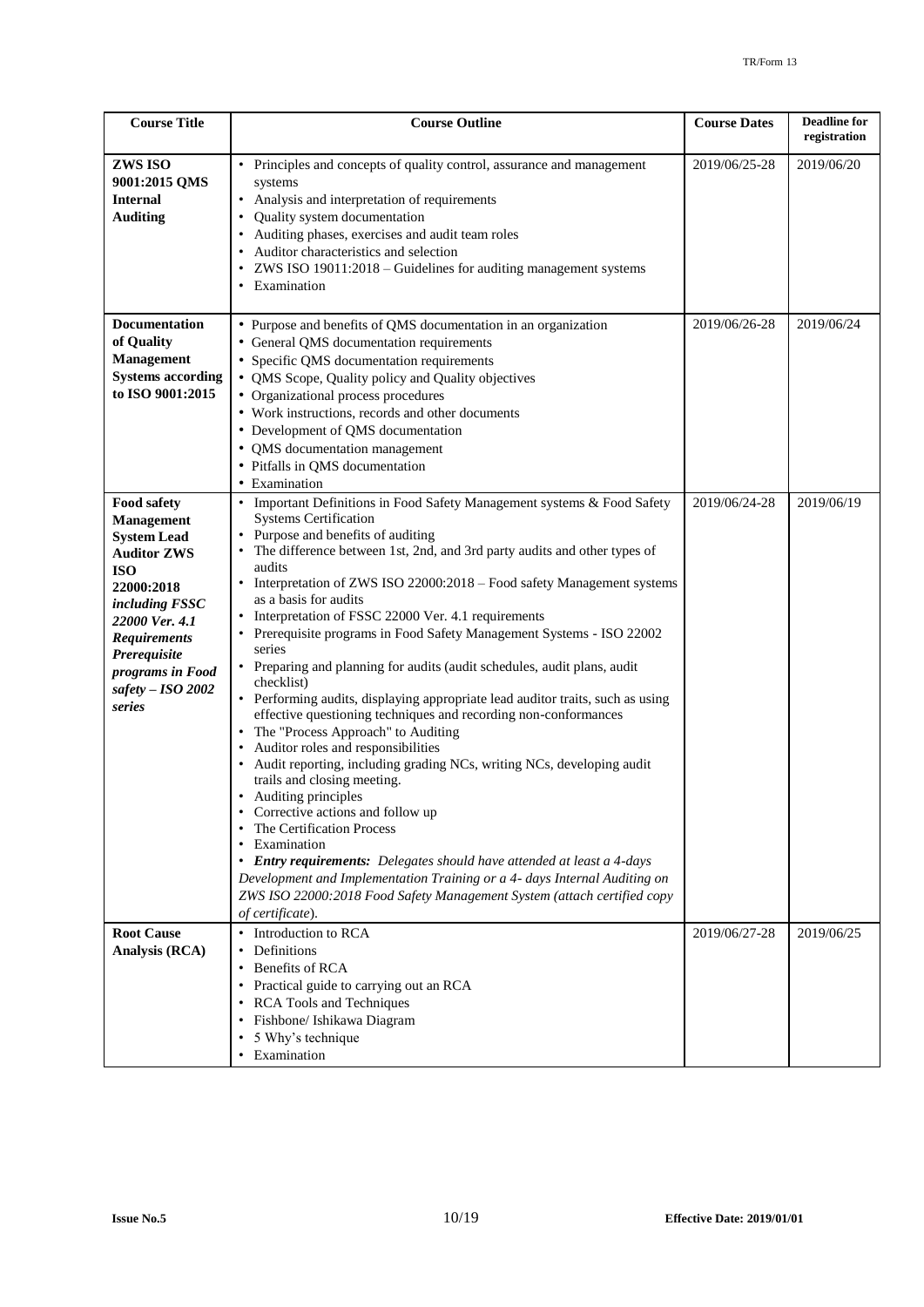| <b>Course Title</b>                                                                                                                                                                         | <b>Course Outline</b>                                                                                                                                                                                                                                                                                                                                                                                                                                                                                                                                                                                                                                                                                                                                                                                           | <b>Course Dates</b> | <b>Deadline</b> for<br>registration |
|---------------------------------------------------------------------------------------------------------------------------------------------------------------------------------------------|-----------------------------------------------------------------------------------------------------------------------------------------------------------------------------------------------------------------------------------------------------------------------------------------------------------------------------------------------------------------------------------------------------------------------------------------------------------------------------------------------------------------------------------------------------------------------------------------------------------------------------------------------------------------------------------------------------------------------------------------------------------------------------------------------------------------|---------------------|-------------------------------------|
| <b>ZWS ISO 14001</b><br><b>Environmental</b><br><b>Management</b><br><b>System</b><br>development and<br>implementation                                                                     | • Background to environmental Management Systems.<br>• Overview of the ISO 14001:2015 Standard.<br>• Environmental Management System Model (Plan - Do-Check- Act).<br>• An overview of environmental risks or opportunities to organizations<br>• Introduction to environmental legislation and global environmental<br>concerns<br>• Identification of environmental aspects and impacts<br>• Requirements, interpretation and intent of the standard<br>• Formulating the basis for the implementation and improvement of<br>ISO 14001<br>• Examination                                                                                                                                                                                                                                                       | 2019/07/02-05       | 2019/06/28                          |
| ZWS ISO<br>22000:2018<br><b>Food Safety</b><br><b>Management</b><br><b>Systems</b><br><b>Development</b> and<br>Implementation<br><i>(including FSSC</i><br>22000 Ver. 4.1<br>Requirements) | • Food safety Management system important Definitions<br>ZWS ISO 22000:2018 Food Safety Management System Requirements<br>• ZWS ISO /TS 22002: Technical Specification Prerequisite programmes on<br>Food Safety<br>• FSSC 22000 Ver. 4.1 Requirements<br>• Overview of Quality Management Systems<br><b>Quality Management principles</b><br>• Food safety Key elements<br>• The food regulatory system in Zimbabwe and food standards<br>• HACCP Origins and Benefits<br>• Food Safety Hazard Categories and their sources<br>• Food hygiene, Sanitation and Control of Food Safety Hazards<br>• HACCP principles and their Application<br>• Food safety Team, Team Leader, Team members and their Roles<br>• Implementing a Food Safety System Certification and the Certification<br>process<br>Examination | 2019/07/0o-12       | 2019/07/06                          |
| ISO 45001:2018<br>Occupational<br><b>Health &amp; Safety</b><br><b>Management</b><br><b>System</b>                                                                                          | • What is an Occupational Health and Safety Management System<br>(OHSMS)<br>Why an OH&S MS is important to an organization and its benefits<br>The background of ISO 45001 and its intended outcome<br>The terms and definitions used<br>The key concepts and structure of ISO 45001<br>The main requirements of ISO 45001<br>A typical framework for implementing ISO 45001 following the PDCA<br>cycle<br>• Key concepts and requirements of ISO 45001 from an implementation<br>perspective<br>• The benefits specific to an organization in relation to implementing an<br>effective OHSMS<br>• Examination                                                                                                                                                                                                 | 2019/07/16-19       | 2019/07/12                          |
| <b>Basic Food</b><br>Hygiene-<br><b>Hazard</b><br>Analysis and<br><b>Critical Control</b><br>Point (HACCP)<br>Development &<br>Implementation                                               | Hazard Analyses Critical Control Point (HACCP) Important definitions<br>$\bullet$<br>HACCP Origins and Benefits<br>$\bullet$<br>• Food Safety Hazard Categories and their sources<br>Food hygiene, Sanitation and Control of Food Safety Hazards<br>HACCP principles and their Application<br>$\bullet$<br>• Principles underpinning the HACCP system<br>• Application of the HACCP principles<br>• Use of HACCP principles in food business operation to control potential<br>food hazards<br>• ZWS 749 - Implementation and management of a hazard analysis and<br>critical control point<br>Implementation of HACCP system and the Certification process<br>• Introduction to Hazard Analysis and Risk-Based Preventive Control<br>(HARPC)<br>Examination                                                    | 2019/07/23-26       | 2019/07/19                          |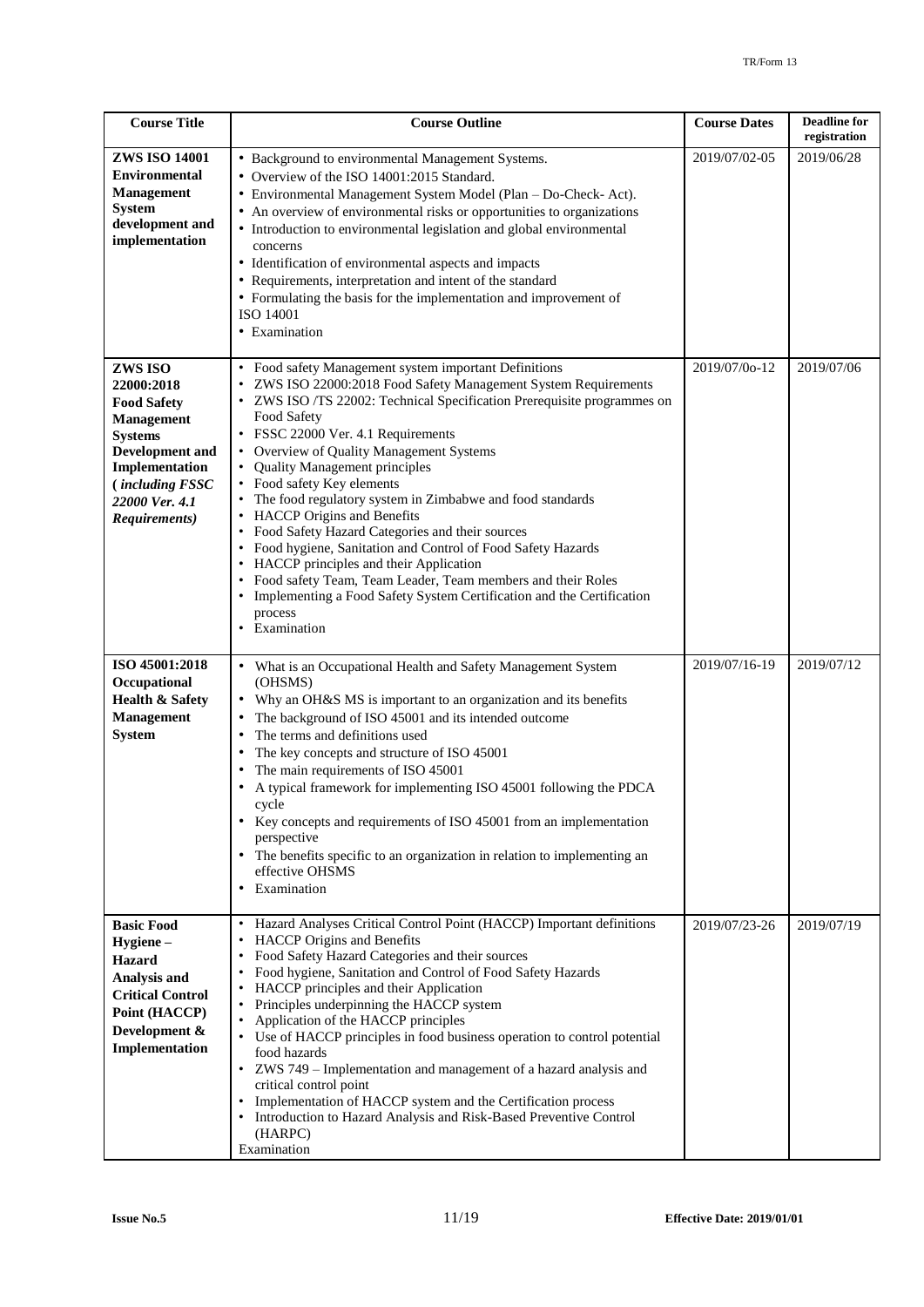| <b>Course Title</b>                                                                                                                      | <b>Course Outline</b>                                                                                                                                                                                                                                                                                                                                                                                                                                      | <b>Course Dates</b> | <b>Deadline for</b><br>registration |
|------------------------------------------------------------------------------------------------------------------------------------------|------------------------------------------------------------------------------------------------------------------------------------------------------------------------------------------------------------------------------------------------------------------------------------------------------------------------------------------------------------------------------------------------------------------------------------------------------------|---------------------|-------------------------------------|
| ZWS ISO<br>9001:2015<br>Quality<br><b>Management</b><br><b>Systems</b><br><b>Awareness</b>                                               | • History and development of quality standards<br>The ISO 9000 family of standards<br>Features, clauses and requirements of ISO 9001:2015<br>Implementing ISO 9001:2015 QMS in your organization<br>· ISO 9001:2015 system certification/registration by SAZ                                                                                                                                                                                               | 201/07/26           | 2019/07/23                          |
| ZWS ISO<br>9001:2015 QMS<br><b>Internal Auditing</b>                                                                                     | Principles and concepts of quality control, assurance and management<br>systems<br>Analysis and interpretation of requirements<br>Quality system documentation<br>Auditing phases, exercises and audit team roles<br>Auditor characteristics and selection<br>ZWS ISO 19011:2018 - Guidelines for auditing management systems<br>$\bullet$<br>Examination                                                                                                  | 2019/07/23-26       | 2019/07/19                          |
| ISO 45001:2018<br>Occupational<br><b>Health and Safety</b><br><b>Management</b><br><b>Systems</b><br><b>Transition</b>                   | New and revised terms and definitions applicable to ISO 45001<br>New requirements relating to Context, Leadership, Planning, Support and<br>Operation<br>The main differences between OHSAS 18001 and ISO 45001<br>How to effectively apply the ISO 45001 changes to an existing OH&S<br>management system<br>• Understand the new High-Level Structure of ISO 45001 and learn how to<br>apply it to an existing OH&S MS<br><b>Transition</b> arrangements | 2019/07/29-30       | 2019/07/25                          |
| Quality<br><b>Assurance Part II</b><br>(In collaboration<br>with University of<br>$Zimbabwe -$<br><b>Business Studies</b><br>Department) | Costing<br>$\bullet$<br>Designing quality control systems<br>$\bullet$<br>Sampling inspection $-2$<br>$\bullet$<br>Analysis frequency distributions<br>$\bullet$<br>Managing quality assurance systems<br>$\bullet$<br>Using computers for the control of quality<br>Evaluating and predicting reliability<br>Designing and using quality control charts<br>$\bullet$<br>Examination<br>$\bullet$                                                          | 2019/08/05-09       | 2019/08/01                          |
| ZWS ISO<br>9001:2015<br>Quality<br><b>Management</b><br><b>Systems Awareness</b>                                                         | • History and development of quality standards<br>The ISO 9000 family of standards<br>Features, clauses and requirements of ISO 9001:2015<br>Implementing ISO 9001:2015 QMS in your organization<br>• ISO 9001:2015 system certification/registration by SAZ                                                                                                                                                                                               | 2019/08/09          | 2019/08/05                          |
| <b>ZWS ISO 14001</b><br><b>Environmental</b><br><b>Management</b><br><b>Systems Internal</b><br><b>Auditing</b>                          | • EMS concepts<br>• ISO 14001:2015 Requirements<br>• Overview of ISO 14001:2015 elements<br>• Auditing ISO 14001:2015 elements<br>• Principles of life cycle assessment and Environmental risk/aspect based<br>auditing.<br>Generic Management Systems Auditing<br>Auditing ISO 14001:2015 clauses - what auditors should look for?<br>• Examination                                                                                                       | 2019/08/19-21       | 2019/08/14                          |
| ZWS ISO<br>22000:2018<br><b>Transition</b>                                                                                               | History of ZWS ISO 22000<br>$\bullet$<br>Difference between ZWS ISO 22000:2005 vs ZWS ISO 22000:2018<br>$\bullet$<br>Annex SL and how it impacts ISO 22000<br>Highlights of ZWS ISO 22000:2018 additional requirements<br>Detailed review of ZWS ISO 22000:2018 sections with detailed<br>$\bullet$<br>explanations<br>Implementation and transition to ZWS ISO 22000:2018                                                                                 | 2019/08/22-23       | 2019/08/19                          |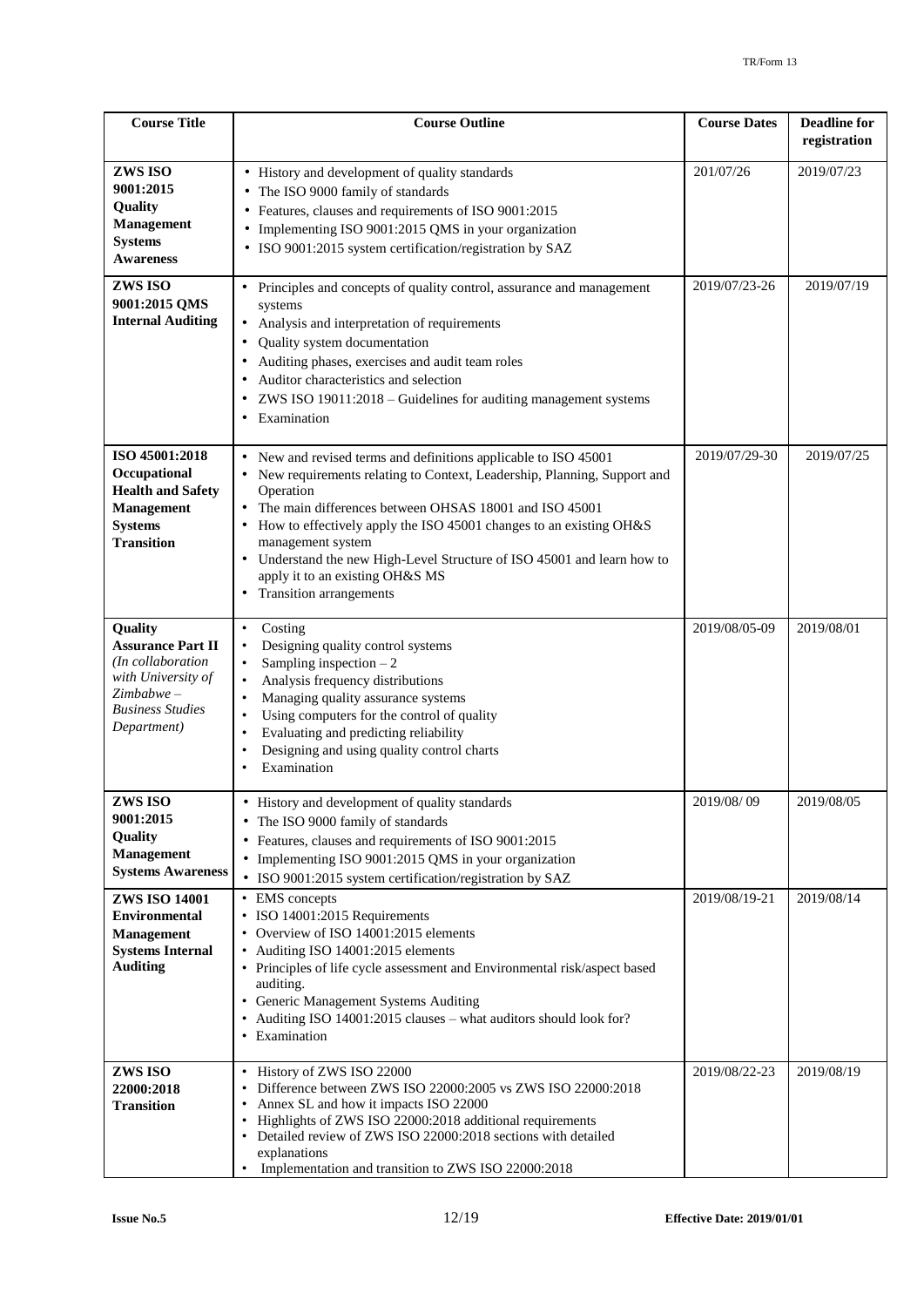| <b>Course Title</b>                                                                                                                                                                         | <b>Course Outline</b>                                                                                                                                                                                                                                                                                                                                                                                                                                                                                                                                                                                                                                                                                                                                                                                                                                                                                                                                                                                                                                                                                                                            | <b>Course Dates</b> | <b>Deadline for</b><br>registration |
|---------------------------------------------------------------------------------------------------------------------------------------------------------------------------------------------|--------------------------------------------------------------------------------------------------------------------------------------------------------------------------------------------------------------------------------------------------------------------------------------------------------------------------------------------------------------------------------------------------------------------------------------------------------------------------------------------------------------------------------------------------------------------------------------------------------------------------------------------------------------------------------------------------------------------------------------------------------------------------------------------------------------------------------------------------------------------------------------------------------------------------------------------------------------------------------------------------------------------------------------------------------------------------------------------------------------------------------------------------|---------------------|-------------------------------------|
| ZWS ISO<br>9001:2015 Quality<br><b>Management</b><br><b>Systems</b><br><b>Development</b> and<br>Implementation                                                                             | • Understanding quality concept, the purpose and rational for a QMS<br>• The PDCA cycle<br>• The benefits of a quality management systems<br>• The quality management principles and their application in organizations<br>• Quality management systems process approach<br>• The four-tie quality management system documentation model<br>• Implementation of ISO 9001 standard requirements<br>• Application and interpretation of quality management principles and<br>requirements<br>• Examination                                                                                                                                                                                                                                                                                                                                                                                                                                                                                                                                                                                                                                         | 2019/08/20 - 23     | 2019/08/16                          |
| ZWS ISO<br>22000:2018<br><b>Food Safety</b><br><b>Management</b><br><b>Systems</b><br><b>Development</b> and<br>Implementation<br><i>(including FSSC</i><br>22000 Ver. 4.1<br>Requirements) | Food safety Management system important Definitions<br>ZWS ISO 22000:2018 Food Safety Management System Requirements<br>$\bullet$<br>• ZWS ISO /TS 22002: Technical Specification Prerequisite programmes on<br>Food Safety<br>FSSC 22000 Ver. 4.1 Requirements<br>Overview of Quality Management Systems<br><b>Quality Management principles</b><br>$\bullet$<br>• Food safety Key elements<br>The food regulatory system in Zimbabwe and food standards<br>$\bullet$<br>• HACCP Origins and Benefits<br>• Food Safety Hazard Categories and their sources<br>Food hygiene, Sanitation and Control of Food Safety Hazards<br>HACCP principles and their Application<br>• Food safety Team, Team Leader, Team members and their Roles<br>Implementing a Food Safety System Certification and the Certification<br>process<br>• Examination                                                                                                                                                                                                                                                                                                       | 2019/08/27 - 30     | 2019/08/22                          |
| Occupational<br><b>Health and Safety</b><br>Legal<br><b>Requirements for</b><br><b>Zimbabwe</b><br><b>Industries</b>                                                                        | • The National OHS Policy 2014 overview<br>• The Law as a tool to prevent work place injuries and illnesses (SI 68 of<br>1990)<br>• The law and Occupational incident handling (SI 68 of 1990, RGN 263 of<br>1976, SI 109 of 1990)<br>• Factories and Works Act and Regulations Overview<br>• Introduction to Mining Safety and Health Law<br>• Risk specific legal requirements                                                                                                                                                                                                                                                                                                                                                                                                                                                                                                                                                                                                                                                                                                                                                                 | $2019/08/26 - 30$   | 2019/08/21                          |
| ZWS ISO<br>SAATC/<br>9001:2015<br><b>Lead Auditor</b><br><b>Registered</b>                                                                                                                  | Purpose and benefits of auditing<br>$\bullet$<br>The difference between 1st, 2nd, and 3rd party audits and other types of<br>audits<br>• Interpretation of ZWS ISO 9001:2015 - Quality Management Systems as a<br>basis for audits<br>Seven Quality Management Principles<br>٠<br>• Preparing and planning for audits (audit schedules, audit plans, audit<br>checklist)<br>• Performing audits, displaying appropriate lead auditor traits, such as using<br>effective questioning techniques and recording non-conformances<br>ZWS ISO 19011:2018 – Guidelines for auditing management systems<br>ZWS ISO 17021 - Requirements<br>The "Process Approach" to Auditing<br>$\bullet$<br>• Role of the Lead Auditor (Audit management)<br>• Report writing and follow-up on corrective actions<br>• Auditing principles<br>• Explaining the process of certification<br>• Examination<br>Entry requirements: Delegates should have attended at least a 4-day<br>Development and Implementation Training or a 4- day Internal Auditing on<br>ZWS ISO 9001:2015 Quality Management Systems (attach certified copy of<br>certificate).<br>Examination | $2019/09/2 - 6$     | 2019/08/27                          |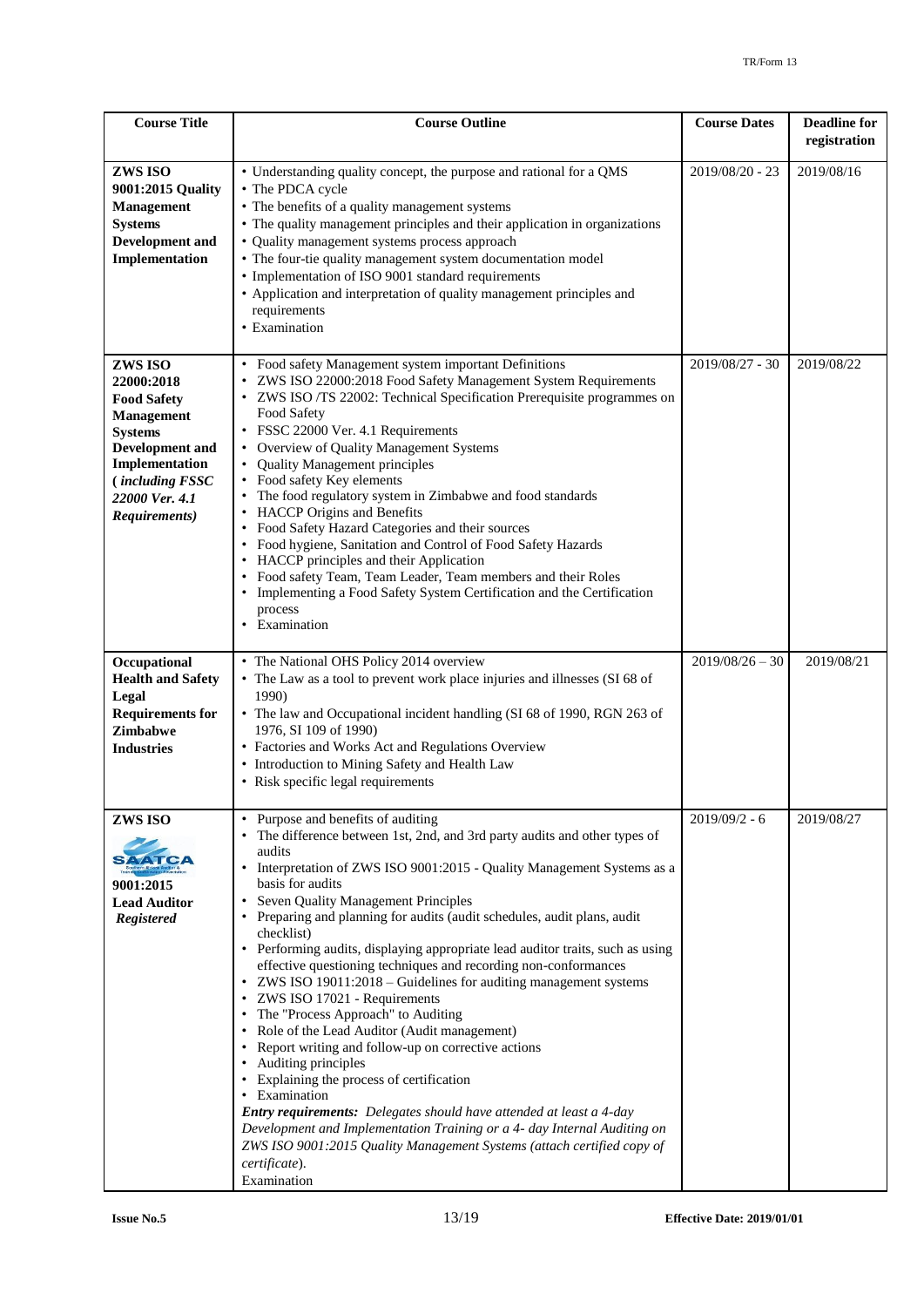| <b>Course Title</b>                                                                                                                     | <b>Course Outline</b>                                                                                                                                                                                                                                                                                                                                                                                                                                                                                                                                                                                                       | <b>Course Dates</b> | <b>Deadline for</b><br>registration |
|-----------------------------------------------------------------------------------------------------------------------------------------|-----------------------------------------------------------------------------------------------------------------------------------------------------------------------------------------------------------------------------------------------------------------------------------------------------------------------------------------------------------------------------------------------------------------------------------------------------------------------------------------------------------------------------------------------------------------------------------------------------------------------------|---------------------|-------------------------------------|
| ZWS ISO<br>9001:2015 QMS<br><b>Internal Auditing</b>                                                                                    | Principles and concepts of quality control, assurance and management<br>systems<br>Analysis and interpretation of requirements<br>Quality system documentation<br>$\bullet$<br>Auditing phases, exercises and audit team roles<br>$\bullet$<br>Auditor characteristics and selection<br>ZWS ISO 19011:2018 - Guidelines for auditing management systems<br>Examination                                                                                                                                                                                                                                                      | $2019/09/10 - 13$   | 2019/09/06                          |
| Quality<br><b>Assurance Part 1</b><br>(In collaboration<br>with University of<br>$Zimbabwe -$<br><b>Business Studies</b><br>Department) | Identify the function of quality assurance<br>$\bullet$<br>Identify elements of quality control<br>$\bullet$<br>Describe & explain the elements of quality control systems<br>$\bullet$<br>State the functions of quality control<br>$\bullet$<br>Explain the relationship between quality to reliability, price and delivery<br>$\bullet$<br>Explain the relationship between quality and other considerations<br>$\bullet$<br>Explain the concept of feedback<br>$\bullet$<br>Define terms relating to quality assurance and reliability<br>Examination                                                                   | 2019/09/16 - 20     | 2019/09/12                          |
| <b>ZWS ISO 14001</b><br><b>Environmental</b><br><b>Management</b><br><b>System</b><br>development and<br>implementation                 | • Background to environmental Management Systems.<br>• Overview of the ISO 14001:2015 Standard.<br>• Environmental Management System Model (Plan - Do-Check- Act).<br>• An overview of environmental risks or opportunities to organizations<br>• Introduction to environmental legislation and global environmental<br>• concerns<br>• Identification of environmental aspects and impacts<br>• Requirements, interpretation and intent of the standard<br>• Formulating the basis for the implementation and improvement of<br>ISO 14001<br>• Examination                                                                 | 2019/09/17-20       | 2019/09/12                          |
| ISO 45001:2018<br>Occupational<br><b>Health &amp; Safety</b><br><b>Management</b><br><b>System</b>                                      | • What is an Occupational Health and Safety Management System<br>(OHSMS)<br>• Why an OH&S MS is important to an organization and its benefits<br>• The background of ISO 45001 and its intended outcome<br>• The terms and definitions used<br>• The key concepts and structure of ISO 45001<br>• The main requirements of ISO 45001<br>• A typical framework for implementing ISO 45001 following the PDCA<br>cycle<br>• Key concepts and requirements of ISO 45001 from an implementation<br>perspective<br>• The benefits specific to an organization in relation to implementing an<br>effective OHSMS<br>• Examination | 2019/09/24-27       | 2019/09/20                          |
| <b>Documentation</b><br>of Quality<br><b>Management</b><br><b>Systems according</b><br>to ISO 9001:2015                                 | Purpose and benefits of QMS documentation in an organization<br>General QMS documentation requirements<br>$\bullet$<br>Specific QMS documentation requirements<br>$\bullet$<br>• QMS Scope, Quality policy and Quality objectives<br>• Organizational process procedures<br>• Work instructions, records and other documents<br>• Development of QMS documentation<br>• QMS documentation management<br>• Pitfalls in QMS documentation<br>• Examination                                                                                                                                                                    | 2019/09/23-25       | 2019/09/19                          |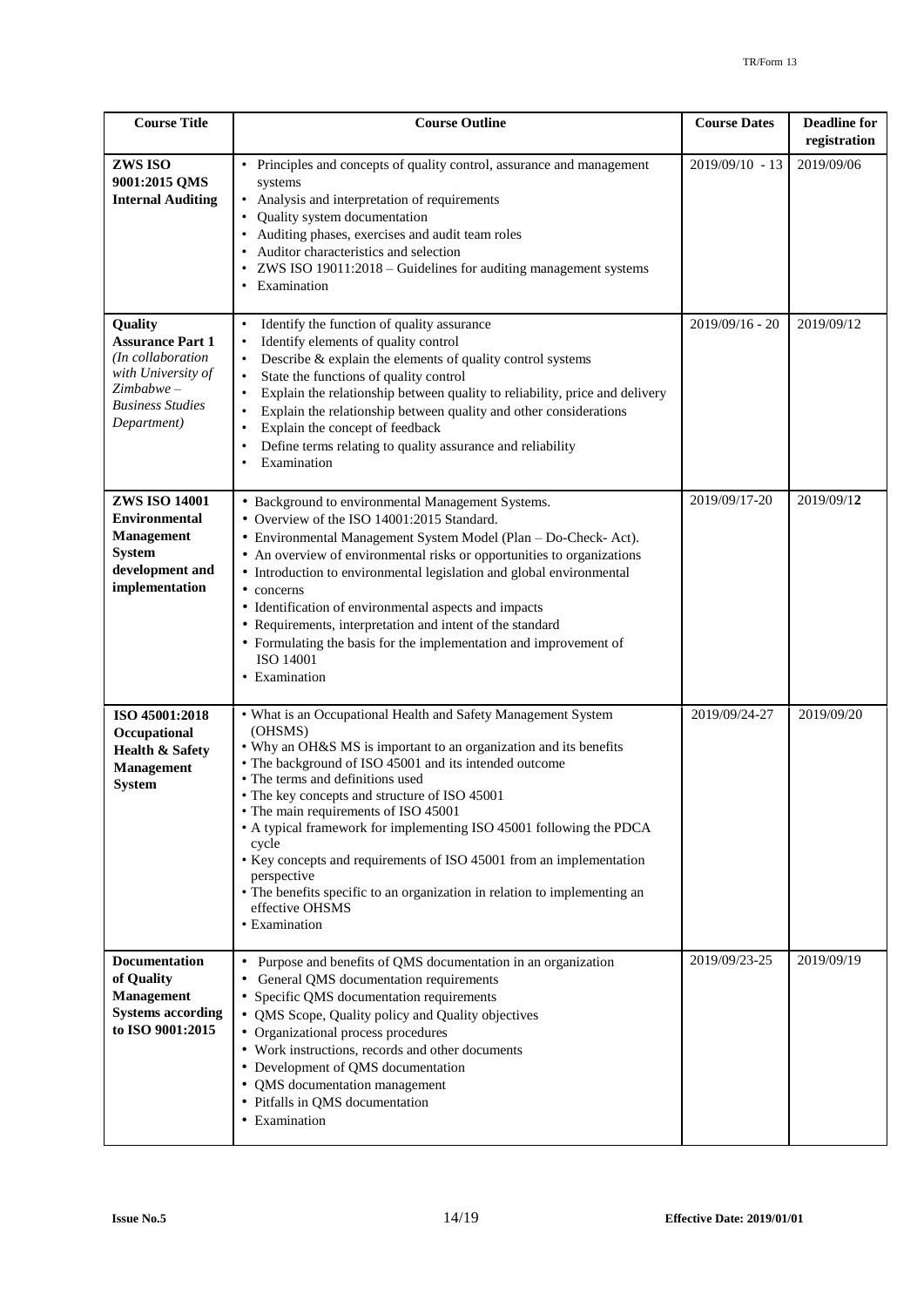| <b>Course Title</b>                                                                 | <b>Course Outline</b>                                                                                                                                                                                                                                                                                                                                                                                                                                                                                                                            | <b>Course Dates</b> | <b>Deadline for</b><br>registration |
|-------------------------------------------------------------------------------------|--------------------------------------------------------------------------------------------------------------------------------------------------------------------------------------------------------------------------------------------------------------------------------------------------------------------------------------------------------------------------------------------------------------------------------------------------------------------------------------------------------------------------------------------------|---------------------|-------------------------------------|
| <b>Enterprise Risk</b><br><b>Management</b><br><b>ISO 31000</b>                     | • Describe the fundamentals of risk management<br>Explain the fundamentals of a risk management system<br>Describe the relevance and context of ISO 31000:2018<br>Outline the structure and purpose of ISO 31000:2018<br>Elaborate on the key principles of ISO 31000:2018<br>Identify key aspects and interrelationships of a risk management<br>$\bullet$<br>framework with the organization's management system<br>Describe the risk management process<br>Outline a process for implementation of a risk management framework<br>Examination | 2019/09/25-27       | 2019/09/20                          |
| <b>ZWS 806</b><br><b>Hazardous</b><br>Waste<br>Management                           | Characterization of hazardous waste<br>$\bullet$<br>Management of specific waste types<br>Waste minimization procedures<br>Hazardous waste identification<br>Hazardous substance segregation<br>Hazardous waste handling and documentation<br>Legislation and compliance<br>$\bullet$<br>Risk assessment and control and cleaner production<br>Cleaner production<br>Disposal<br>Environmental audits<br>Examination                                                                                                                             | 2019/09/25-27       | 2019/09/20                          |
| <b>Root Cause</b><br>Analysis (RCA)                                                 | Introduction to RCA<br>$\bullet$<br>Definitions<br>$\bullet$<br>Benefits of RCA<br>$\bullet$<br>• Practical guide to carrying out an RCA<br><b>RCA Tools and Techniques</b><br>Fishbone/ Ishikawa Diagram<br>5 Why's technique<br>$\bullet$<br>Examination                                                                                                                                                                                                                                                                                       | 2019/09/26-27       | 2019/09/23                          |
| <b>ZWS ISO 50001</b><br><b>Energy</b><br><b>Management</b><br><b>Systems (EnMS)</b> | • Why ISO 50001 Energy Management Standard (EnMS)<br>• Business benefits<br>• Basic principle and philosophy of EnMS<br>• ISO 50001 requirements<br>Energy policy<br>✓<br>Objectives, targets and action plans<br>$\checkmark$ Energy planning<br>$\checkmark$ Implementation and operation<br>$\checkmark$ Auditing<br>Integration with other ISO standards<br>٠<br>Examination<br>$\bullet$                                                                                                                                                    | 2019/10/02-04       | 2019/09/30                          |
| ZWS ISO<br>9001:2015<br>Quality<br><b>Management</b><br><b>Systems Awareness</b>    | • History and development of quality standards<br>• The ISO 9000 family of standards<br>• Features, clauses and requirements of ISO 9001:2015<br>• Implementing ISO 9001:2015 QMS in your organization<br>• ISO 9001:2015 system certification/registration by SAZ                                                                                                                                                                                                                                                                               | 2019/10/04          | 2019/10/01                          |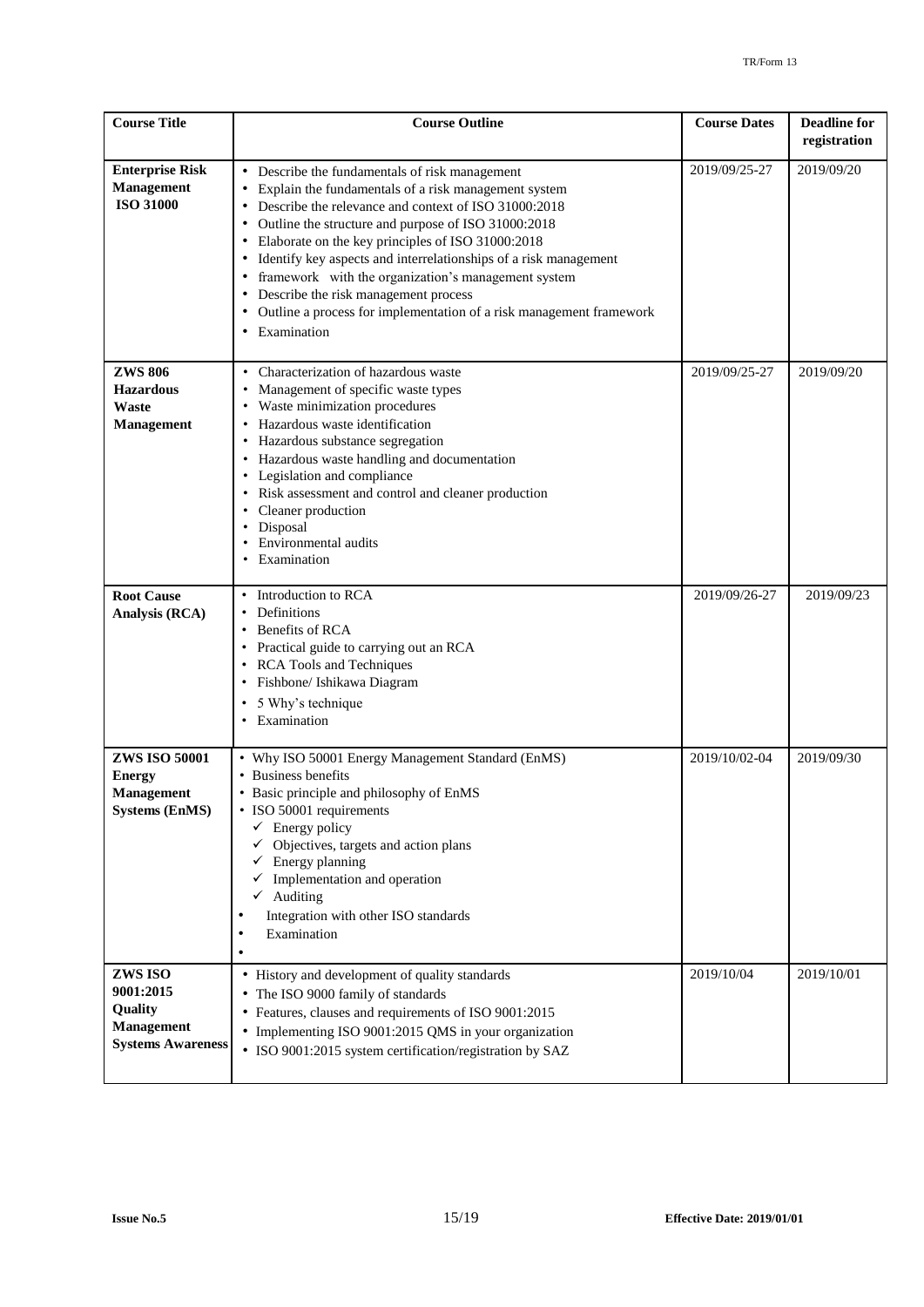| <b>Course Title</b>                                                                                                                                                                         | <b>Course Outline</b>                                                                                                                                                                                                                                                                                                                                                                                                                                                                                                                                                                                                                                                                                                                                                                                     | <b>Course Dates</b> | <b>Deadline for</b><br>registration |
|---------------------------------------------------------------------------------------------------------------------------------------------------------------------------------------------|-----------------------------------------------------------------------------------------------------------------------------------------------------------------------------------------------------------------------------------------------------------------------------------------------------------------------------------------------------------------------------------------------------------------------------------------------------------------------------------------------------------------------------------------------------------------------------------------------------------------------------------------------------------------------------------------------------------------------------------------------------------------------------------------------------------|---------------------|-------------------------------------|
| <b>Basic Food</b><br>Hygiene<br><b>Hazard</b><br>Analysis and<br><b>Critical Control</b><br>Point (HACCP)<br>Development &<br>Implementation                                                | Hazard Analyses Critical Control Point (HACCP) Important definitions<br>HACCP Origins and Benefits<br>Food Safety Hazard Categories and their sources<br>Food hygiene, Sanitation and Control of Food Safety Hazards<br>HACCP principles and their Application<br>Principles underpinning the HACCP system<br>Application of the HACCP principles<br>• Use of HACCP principles in food business operation to control potential<br>food hazards<br>• ZWS 749 - Implementation and management of a hazard analysis and<br>critical control point<br>Implementation of HACCP system and the Certification process<br>Introduction to Hazard Analysis and Risk-Based Preventive Control<br>(HARPC)<br>• Examination                                                                                           | 2019/10/08-11       | 2019/10/04                          |
| ZWS ISO<br>22000:2018<br><b>Food Safety</b><br><b>Management</b><br><b>Systems</b><br><b>Development and</b><br>Implementation<br><i>(including FSSC</i><br>22000 Ver. 4.1<br>Requirements) | • Food safety Management system important Definitions<br>ZWS ISO 22000:2018 Food Safety Management System Requirements<br>ZWS ISO /TS 22002: Technical Specification Prerequisite programmes on<br>Food Safety<br>• FSSC 22000 Ver. 4.1 Requirements<br>• Overview of Quality Management Systems<br><b>Quality Management principles</b><br>• Food safety Key elements<br>The food regulatory system in Zimbabwe and food standards<br>• HACCP Origins and Benefits<br>Food Safety Hazard Categories and their sources<br>Food hygiene, Sanitation and Control of Food Safety Hazards<br>• HACCP principles and their Application<br>• Food safety Team, Team Leader, Team members and their Roles<br>• Implementing a Food Safety System Certification and the Certification<br>process<br>• Examination | 2019/10/15-18       | 2019/10/10                          |
| ZWS ISO<br>9001:2015 Quality<br><b>Management</b><br><b>Systems</b><br>Development &<br>Implementation                                                                                      | • Understanding quality concept, the purpose and rational for a QMS<br>• The PDCA cycle<br>• The benefits of a quality management systems<br>• The quality management principles and their application in organizations<br>• Quality management systems process approach<br>• The four-tie quality management system documentation model<br>• Implementation of ISO 9001 standard requirements<br>• Application and interpretation of quality management principles and<br>requirements<br>• Examination                                                                                                                                                                                                                                                                                                  | 2019/10/22-25       | 2019/10/18                          |
| <b>ZWS ISO 14001</b><br><b>Environmental</b><br><b>Management</b><br><b>System Internal</b><br><b>Auditing</b>                                                                              | • ISO 14001:2015 Requirements<br>• Overview of ISO 14001:2015 elements<br>• Auditing ISO 14001:2015 elements<br>• Principles of life cycle assessment and Environmental risk/aspect based<br>auditing.<br>• Generic Management Systems Auditing<br>• Auditing ISO 14001:2015 clauses - what auditors should look for?<br>• Examination                                                                                                                                                                                                                                                                                                                                                                                                                                                                    | 2019/10/23-25       | 2019/10/18                          |
| ISO 45001:2018<br>Occupational<br><b>Health and Safety</b><br><b>Management</b><br><b>Systems</b><br><b>Transition</b>                                                                      | • New and revised terms and definitions applicable to ISO 45001<br>• New requirements relating to Context, Leadership, Planning, Support and<br>Operation<br>• The main differences between OHSAS 18001 and ISO 45001<br>• How to effectively apply the ISO 45001 changes to an existing OH&S<br>management system<br>• Understand the new High-Level Structure of ISO 45001 and learn how to<br>apply it to an existing OH&S MS<br>• Transition arrangements                                                                                                                                                                                                                                                                                                                                             | 2019/10/24-25       | 2019/10/21                          |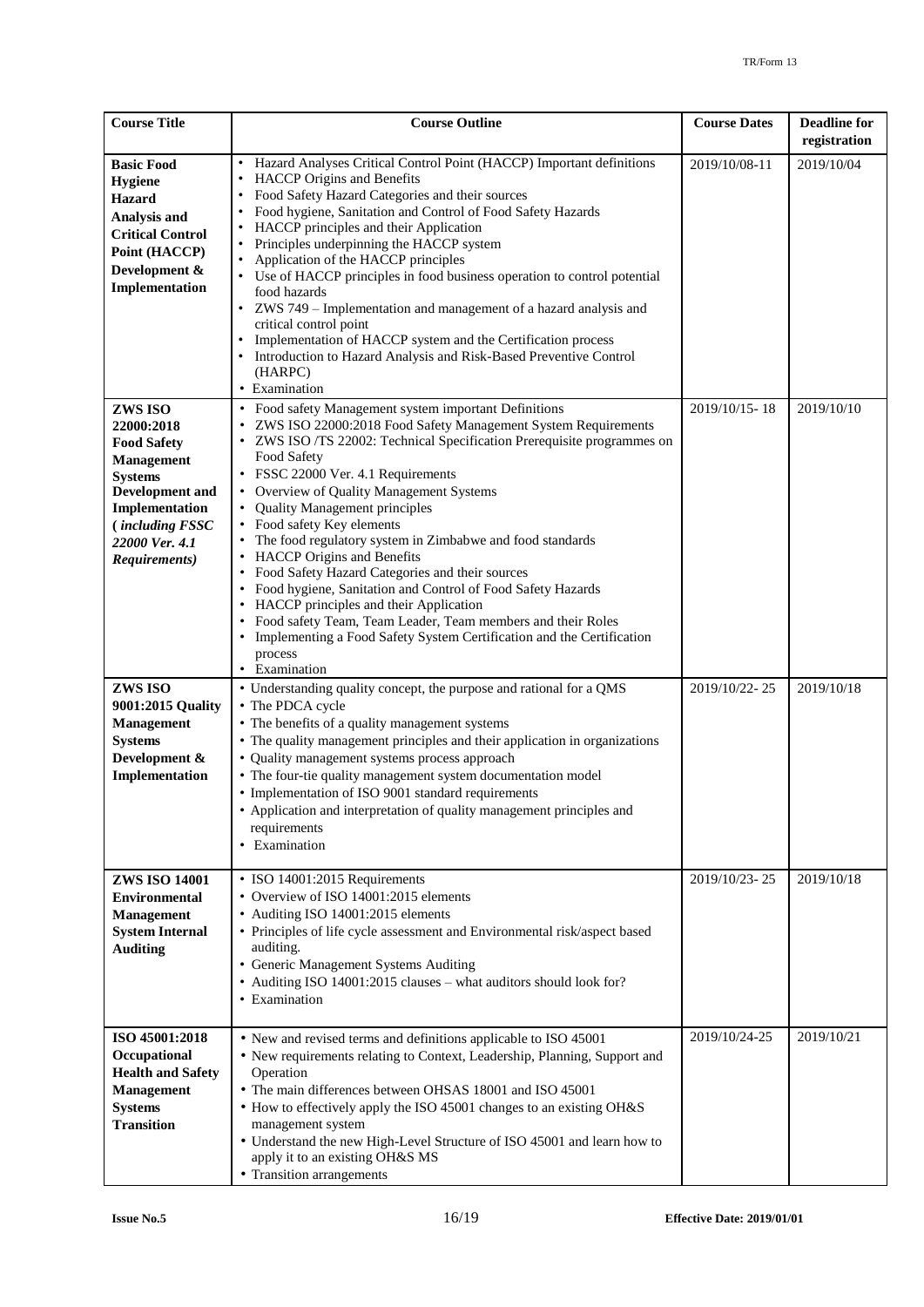| <b>Course Title</b>                                                                                                                         | <b>Course Outline</b>                                                                                                                                                                                                                                                                                                                                                                                                                                                                                                                                                                                                                                                                                                         | <b>Course Dates</b> | <b>Deadline</b> for<br>registration |
|---------------------------------------------------------------------------------------------------------------------------------------------|-------------------------------------------------------------------------------------------------------------------------------------------------------------------------------------------------------------------------------------------------------------------------------------------------------------------------------------------------------------------------------------------------------------------------------------------------------------------------------------------------------------------------------------------------------------------------------------------------------------------------------------------------------------------------------------------------------------------------------|---------------------|-------------------------------------|
| <b>Documentation</b><br>of Quality<br><b>Management</b><br><b>Systems</b><br>according to<br>ISO 9001:2015                                  | • Purpose and benefits of QMS documentation in an organization<br>• General QMS documentation requirements<br>• Specific QMS documentation requirements<br>• QMS Scope, Quality policy and Quality objectives<br>• Organizational process procedures<br>• Work instructions, records and other documents<br>• Development of QMS documentation<br>• QMS documentation management<br>• Pitfalls in QMS documentation<br>• Examination                                                                                                                                                                                                                                                                                          | 2019/10/28-30       | 2019/10/24                          |
| <b>Basic Food</b><br><b>Hygiene Hazard</b><br>Analysis and<br><b>Critical Control</b><br>Point (HACCP)<br>Development &<br>Implementation   | Hazard Analyses Critical Control Point (HACCP) Important definitions<br>• HACCP Origins and Benefits<br>• Food Safety Hazard Categories and their sources<br>• Food hygiene, Sanitation and Control of Food Safety Hazards<br>• HACCP principles and their Application<br>• Principles underpinning the HACCP system<br>• Application of the HACCP principles<br>• Use of HACCP principles in food business operation to control potential food<br>hazards<br>• ZWS 749 – Implementation and management of a hazard analysis and critical<br>control point<br>• Implementation of HACCP system and the Certification process<br>• Introduction to Hazard Analysis and Risk-Based Preventive Control<br>(HARPC)<br>Examination | 2019/11/05-08       | 2019/11/01                          |
| ISO 45001:2018<br>Occupational<br><b>Health &amp; Safety</b><br><b>Management</b><br><b>Systems</b>                                         | • What is an Occupational Health and Safety Management System (OHSMS)<br>• Why an OH&S MS is important to an organization and its benefits<br>• The background of ISO 45001 and its intended outcome<br>• The terms and definitions used<br>• The key concepts and structure of ISO 45001<br>• The main requirements of ISO 45001<br>• A typical framework for implementing ISO 45001 following the PDCA cycle<br>• Key concepts and requirements of ISO 45001 from an implementation<br>perspective<br>• The benefits specific to an organization in relation to implementing an effective<br><b>OHSMS</b><br>• Examination                                                                                                  | 2019/11/05-08       | 2019/11/01                          |
| Quality<br><b>Assurance</b><br>Part II<br>(In collaboration<br>with University<br>$of Zimbabwe -$<br><b>Business Studies</b><br>Department) | Costing<br>Designing quality control systems<br>Sampling inspection $-2$<br>Analysis frequency distributions<br>• Managing quality assurance systems<br>• Using computers for the control of quality<br>• Evaluating and predicting reliability<br>Designing and using quality control charts<br>Examination<br>$\bullet$                                                                                                                                                                                                                                                                                                                                                                                                     | 2019/11/11-15       | 2019/11/07                          |
| <b>ZWS ISO 14001</b><br><b>Environmental</b><br><b>Management</b><br><b>System</b><br>development<br>and<br>implementation                  | • Background to environmental Management Systems.<br>• Overview of the ISO 14001:2015 Standard.<br>• Environmental Management System Model (Plan - Do-Check- Act).<br>• An overview of environmental risks or opportunities to organizations<br>• Introduction to environmental legislation and global environmental<br>concerns<br>• Identification of environmental aspects and impacts<br>• Requirements, interpretation and intent of the standard<br>• Formulating the basis for the implementation and improvement<br>of ISO 14001<br>• Examination                                                                                                                                                                     | 2019/11/11-14       | 2019/11/07                          |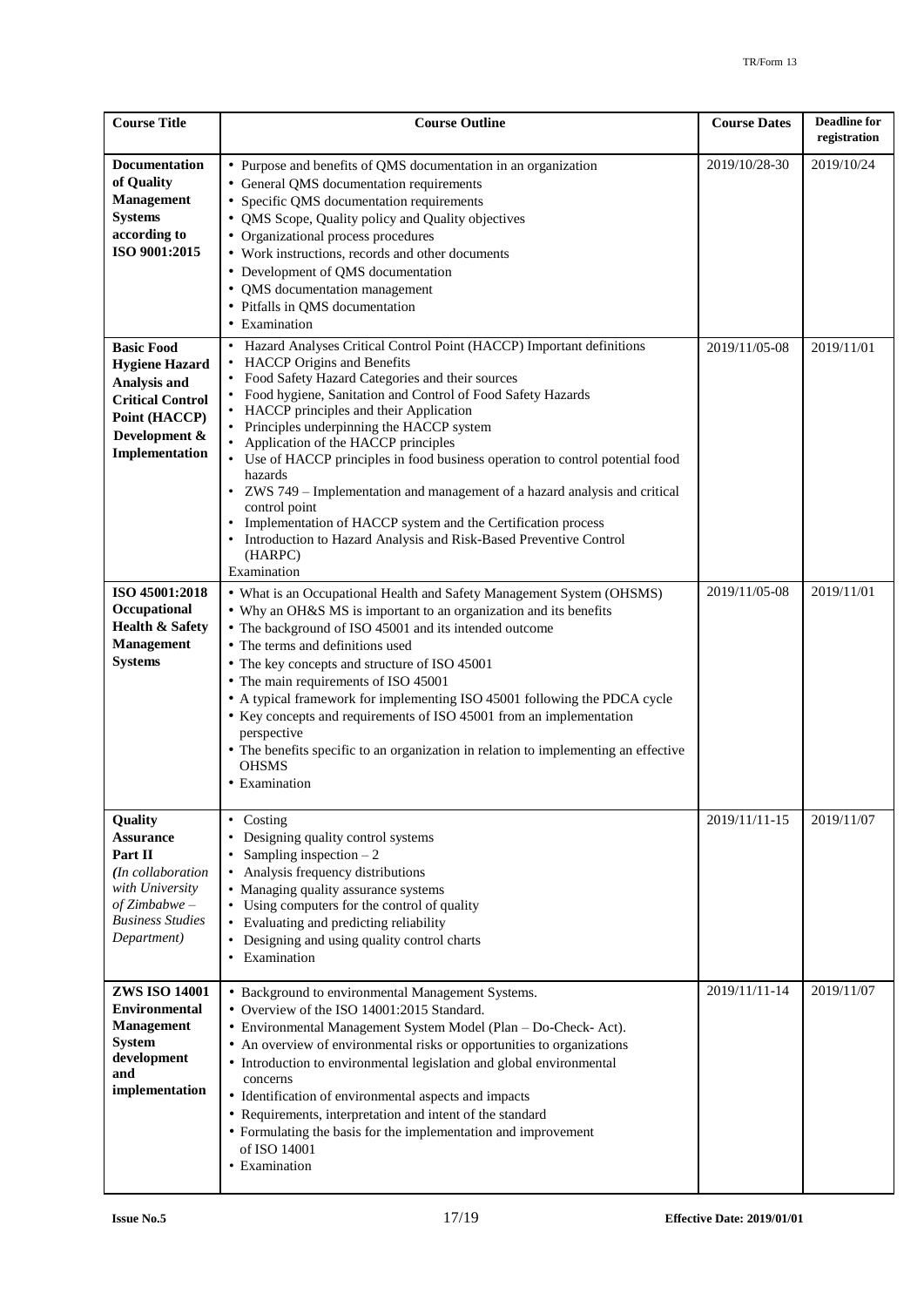| <b>Course Title</b>                                                                                        | <b>Course Outline</b>                                                                                                                                                                                                                                                                                                                                                                                                                                                                                                                                                                                                                                                                                                                                                                                                                                                                                                                                                                                                                                                                                                                                                                            | <b>Course Dates</b>  | <b>Deadline</b> for<br>registration |
|------------------------------------------------------------------------------------------------------------|--------------------------------------------------------------------------------------------------------------------------------------------------------------------------------------------------------------------------------------------------------------------------------------------------------------------------------------------------------------------------------------------------------------------------------------------------------------------------------------------------------------------------------------------------------------------------------------------------------------------------------------------------------------------------------------------------------------------------------------------------------------------------------------------------------------------------------------------------------------------------------------------------------------------------------------------------------------------------------------------------------------------------------------------------------------------------------------------------------------------------------------------------------------------------------------------------|----------------------|-------------------------------------|
| ZWS ISO<br>9001:2015 QMS<br><b>Internal</b><br><b>Auditing</b>                                             | • Principles and concepts of quality control, assurance and management<br>• systems<br>• Analysis and interpretation of requirements<br>• Quality system documentation<br>• Auditing phases, exercises and audit team roles<br>• Auditor characteristics and selection<br>• ZWS ISO 19011:2018 - Guidelines for auditing management systems<br>• Examination                                                                                                                                                                                                                                                                                                                                                                                                                                                                                                                                                                                                                                                                                                                                                                                                                                     | $2019/11/12$ -<br>15 | 2019/11/08                          |
| ZWS ISO<br>9001:2015 Lead<br>Auditor<br>SAATCA<br><b>Registered</b>                                        | • Purpose and benefits of auditing<br>The difference between 1st, 2nd, and 3rd party audits and other types of audits<br>Interpretation of ZWS ISO 9001:2015 - Quality Management Systems as a<br>basis for audits<br>• Seven Quality Management Principles<br>• Preparing and planning for audits (audit schedules, audit plans, audit checklist)<br>• Performing audits, displaying appropriate lead auditor traits, such as using<br>effective questioning techniques and recording non-conformances<br>• ZWS ISO 19011:2018 - Guidelines for auditing management systems<br>• ZWS ISO 17021 - Requirements<br>• The "Process Approach" to Auditing<br>• Role of the Lead Auditor (Audit management)<br>• Report writing and follow-up on corrective actions<br>• Auditing principles<br>• Explaining the process of certification<br>• Examination<br>Entry requirements: Delegates should have attended at least 4-days<br>Development and Implementation Training / Internal Auditing on ZWS ISO<br>9001:2015 Quality Management Systems or covered a two-day training course on<br>ZWS ISO 9001:2015 Quality Management Systems (attach certified copy of<br>certificate).<br>Examination | $2019/11/18$ -<br>22 | 2019/11/16                          |
| ZWS ISO<br>9001:2015<br>Quality<br><b>Management</b><br><b>Systems</b><br><b>Awareness</b>                 | • History and development of quality standards<br>The ISO 9000 family of standards<br>Features, clauses and requirements of ISO 9001:2015<br>Implementing ISO 9001:2015 QMS in your organization<br>٠<br>• ISO 9001:2015 system certification/registration by SAZ                                                                                                                                                                                                                                                                                                                                                                                                                                                                                                                                                                                                                                                                                                                                                                                                                                                                                                                                | 2019/11/22           | 2019/11/20                          |
| <b>Documentation</b><br>of Quality<br><b>Management</b><br><b>Systems</b><br>according to<br>ISO 9001:2015 | • Purpose and benefits of QMS documentation in an organization<br>• General QMS documentation requirements<br>• Specific QMS documentation requirements<br>• QMS Scope, Quality policy and Quality objectives<br>• Organizational process procedures<br>• Work instructions, records and other documents<br>• Development of QMS documentation<br>• QMS documentation management<br>• Pitfalls in QMS documentation<br>• Examination                                                                                                                                                                                                                                                                                                                                                                                                                                                                                                                                                                                                                                                                                                                                                             | 2019/11/25-27        | 2019/11/20                          |